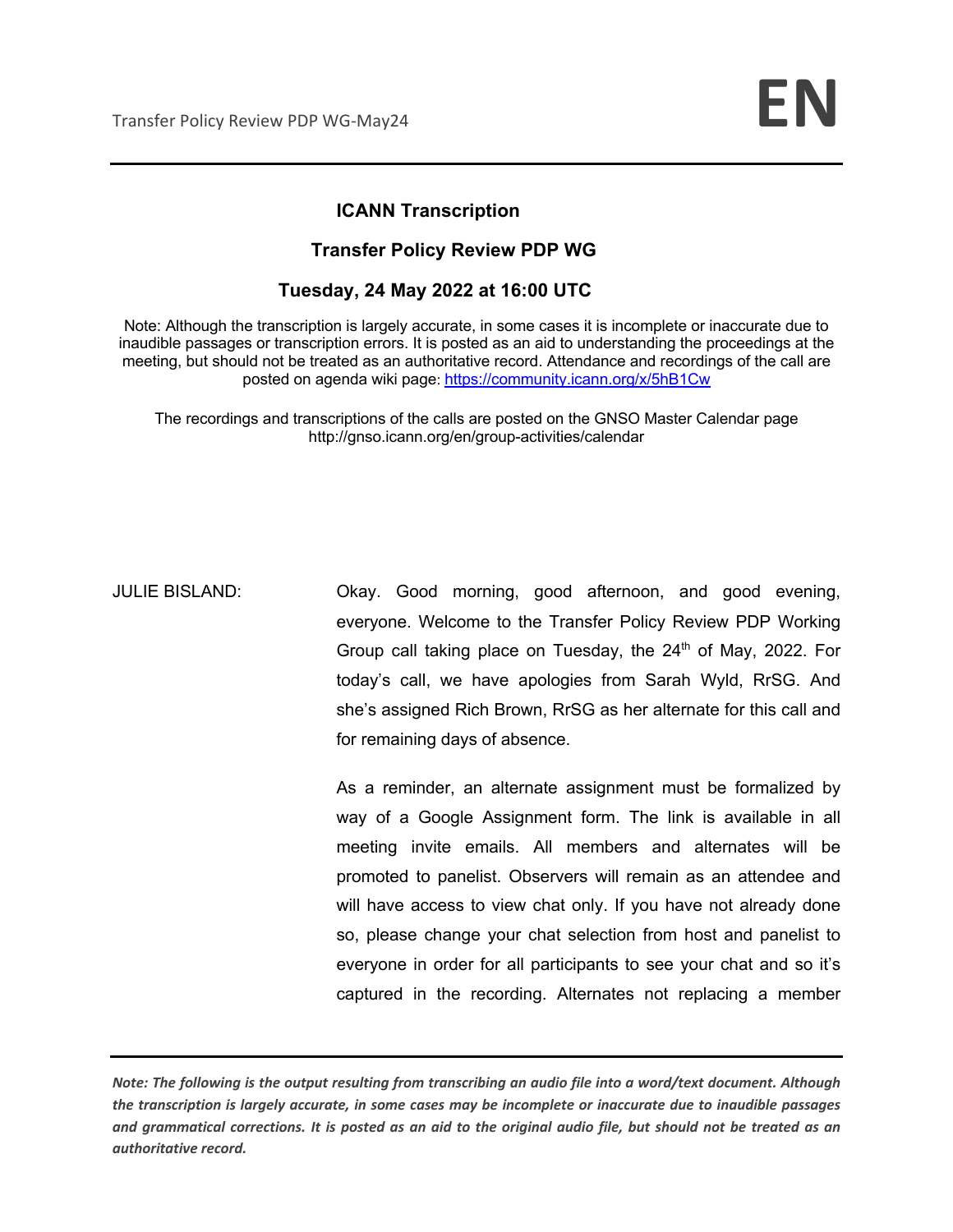should not engage in the chat or use any of the other Zoom Room functionalities.

Statements of interest must be kept up to date. Does anyone have any updates to share? Please raise your hand or speak up now. Seeing no hands—please remember to state your name before speaking for the transcription. Recordings will be posted to the public wiki space shortly after the end of the call.

And as a reminder, those who take part in the ICANN multistakeholder process are to comply with the expected standards of behavior. Thank you and over to our chair, Roger Carney. Please begin.

ROGER CARNEY: Great. Thanks, Julie. Welcome, everyone. There's not a whole lot I need to cover before we get started, so just a few points. Some of you, Jim and I talked to just earlier but I did want to touch on Recommendation 13.1 which is the standard TTL that we've been talking about the last couple of sessions and the registry's hesitation to be the enforcer here. I don't know if Jim's got an official reply back from the stakeholder group but I know that they're not necessarily wanting to take this on as written to be the enforcer of this standard 14-day TTL that's in 13.1.

> So with the disagreement, staff has been working on a question for the public comment period that hopefully addresses and opens this up for a community-wide discussion during the public comment of where this is appropriately done at. So I just wanted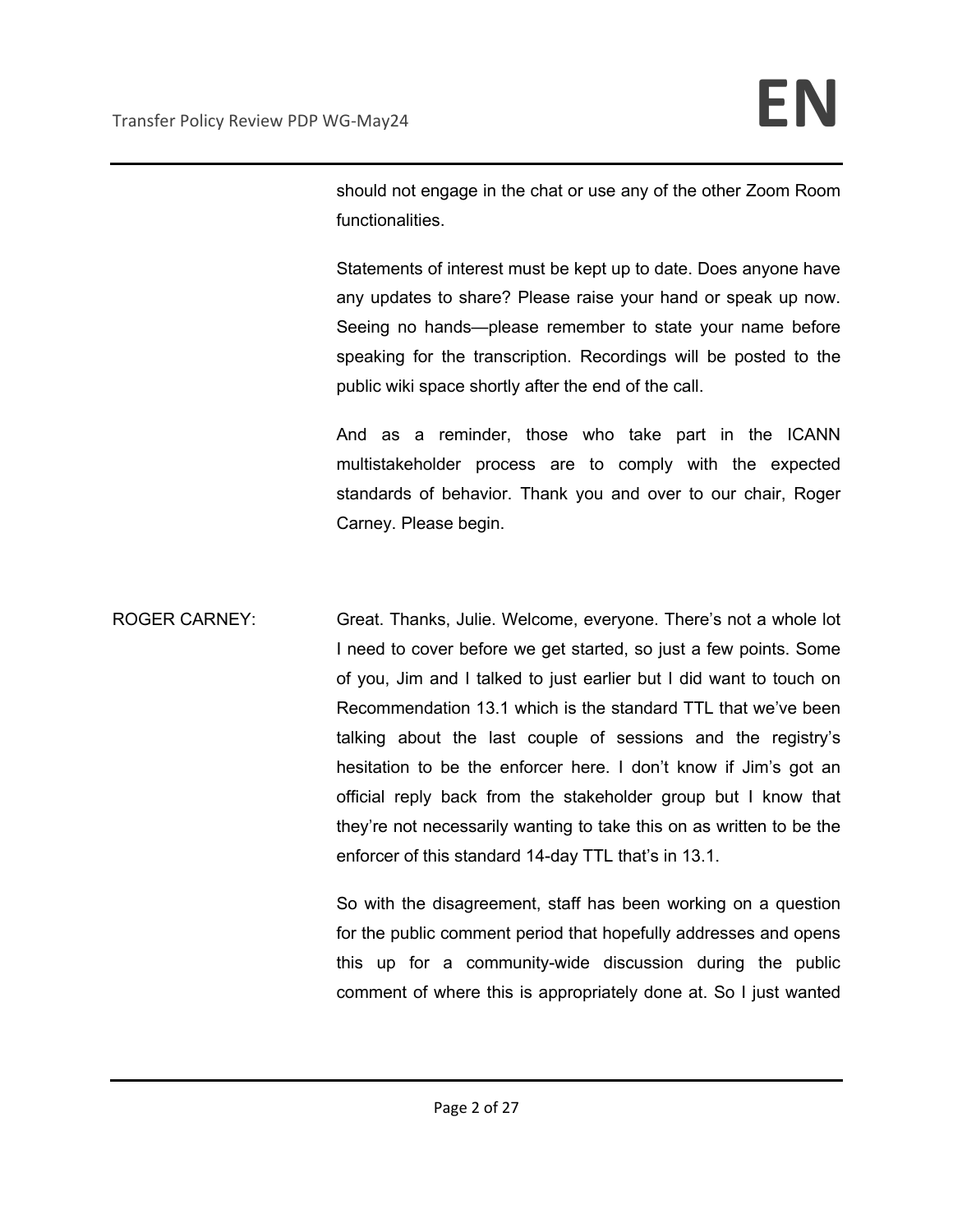to give an update on that and that staff is working on it. Thanks, Caitlin, for sharing this.

And this is a draft that they've started on the question to prompt. And again, I think that—Caitlin, is this available for everyone? Yes. Okay, you posted it. So I think if anybody has any comments, we could talk about them now real quick or if you want to take some time since this is the first time you've seen this, take some time and comment in the document itself.

Again, this is mostly meant to drive to solution on 13.1. Again, it was after the comma part. I think everybody's under agreement that the 14-day standard TTL seems appropriate. It's just where that enforcement is done. And currently, what we have on paper is that the registries will be enforcing that. Caitlin, please go ahead.

CAITLIN TUBERGEN: Thank you, Roger. This is Caitlin Tubergen from support staff for the record. And I just wanted to note that, I believe Emily has gone over this in a previous meeting but for those of you who haven't participated in a recent public comment proceeding, the way that they are now structured is in a more open format so that there's not just a free-for-all response. The questions are tailored by recommendations.

> And in the event that the working group has differing opinions on key issues, we tend to put that as a community question so that all community members who are interested in that particular topic can opine on the preferred way forward. That was a common approach in the EPDP for reg data. There were a lot of differing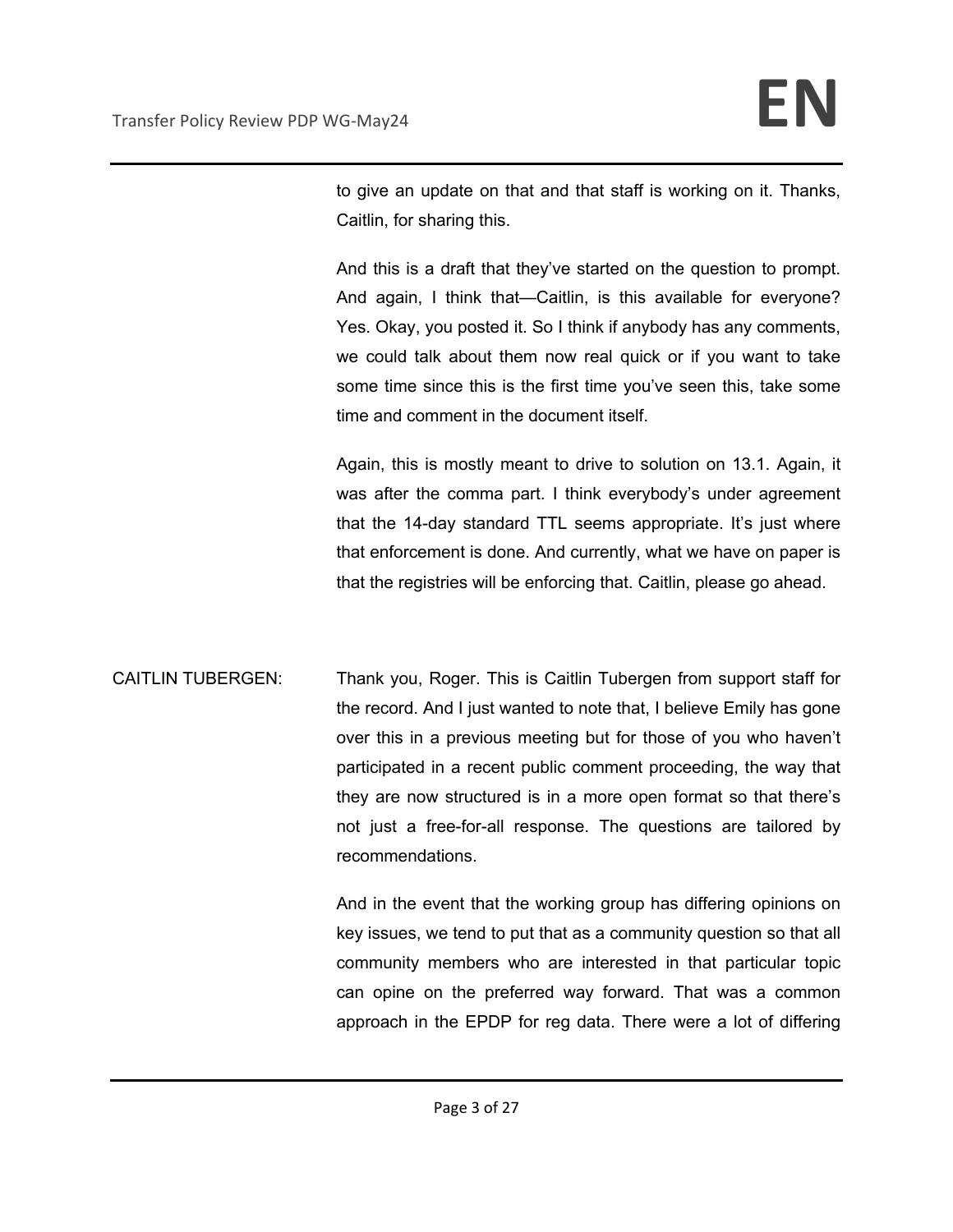opinions on the group. So what we would do was note the charter question which we've done at the top. And then a couple of important notes to the community.

So for example, here we have what a TTL is. And then we try to tersely explain the two main viewpoints or at least there are two here. And the different viewpoint here is which party should be enforcing the TTL, whether it should be the registry or the registrar. Support staff tried to explain in a brief fashion what the main reasoning for the registry's concern is about being the enforcer of the TTL. But also, explain why it was originally proposed that the registry would be the proposed enforcer.

And then, the question in the box is the open-ended question that would be posed to the community to provide further feedback. So that community members outside of this group can opine on that. And of course, so can members of this group if you have more detailed information to provide during the public comment period.

So I hope that's helpful. It isn't a Google Doc form and the document should be open for working group members to edit. So if there's any additional information that you'd like to include here, please feel free to suggest that in comment form. Noting that we don't want the document to be four pages long because I think that would probably dissuade commenters from reading it and commenting. So we're trying to keep it short but also make sure that we're accurately expressing the concerns of the two different views here. Thank you. Back to Roger.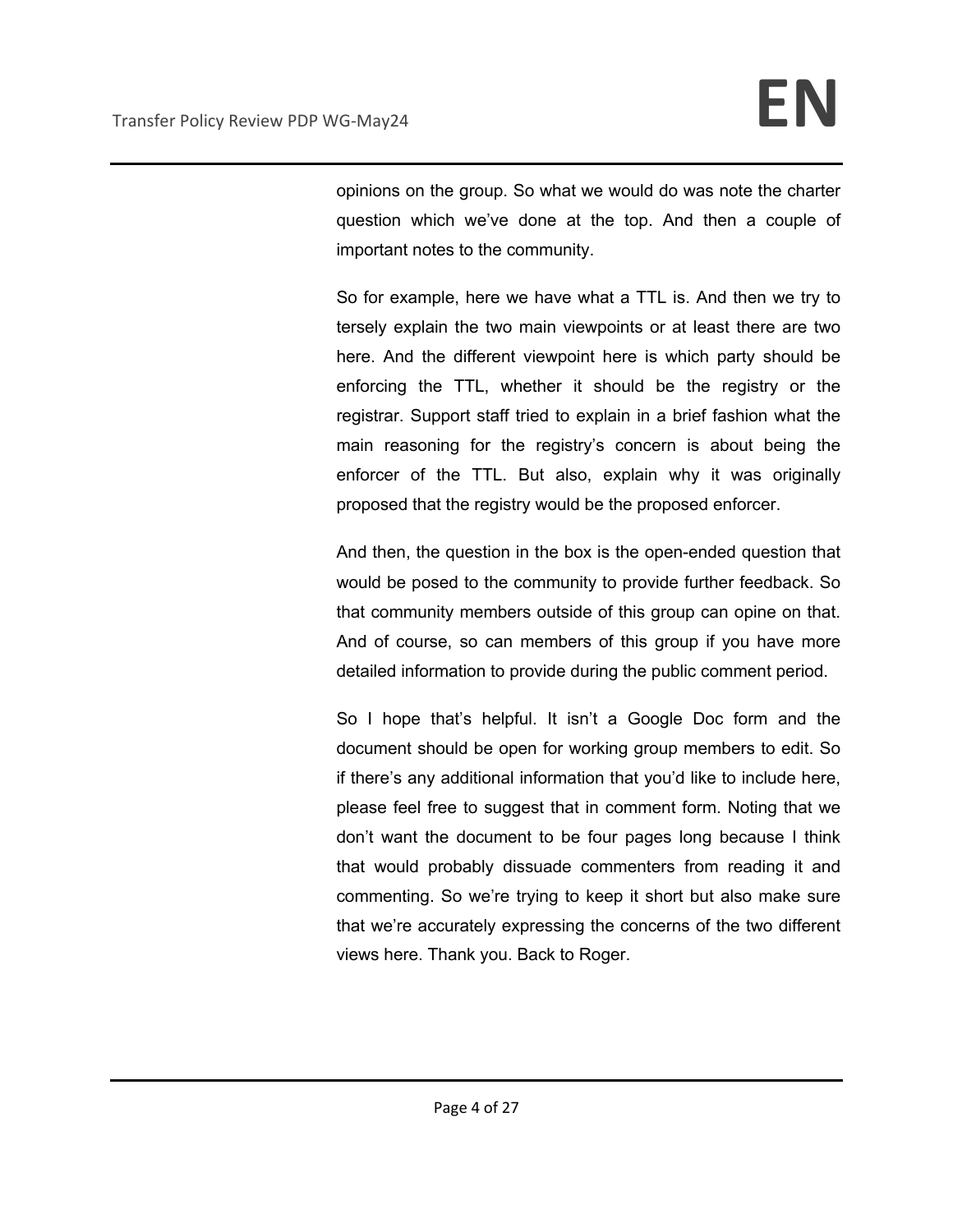## ROGER CARNEY: Great. Thanks, Caitlin. Jim, please go ahead.

JAMES GALVIN: Thanks, Roger. Jim Galvin, registries for the record. I think what I want to say is two things. First, I confess I did not understand from last time that you are expecting a formal action of me or other registry representatives here and that you wanted a formal Registry Stakeholder Group position on this issue. I just want to note that for the record.

> My question related to that is, whether that would change anything. I mean, there is a group of us on the backend that have been talking about issues here and stuff going on. So there's certainly a sense of registries without having a formal stakeholder group position that were not supportive of this recommendation. I mean, that's just where we are. Would a formal statement cause any action different than my simply stating that we have not found any support for this among those who are talking about it? Because if not, I'm not sure the getting a formal position at this point is a useful thing to do. So that's one question.

> The second thing that I would ask is as a point of clarification. I love the public comment process and how all that's going to happen this time in this comment here. And I will certainly make some suggestions in this draft question here for consideration in how this is presented to the community. My clarifying question is, does this mean that the rec 13.1 will stay stated as is as part of the public comment? And that's sort of related to my first question about well, is there any opportunity to change that at this point in terms of formality? So thanks, I hope that's clear.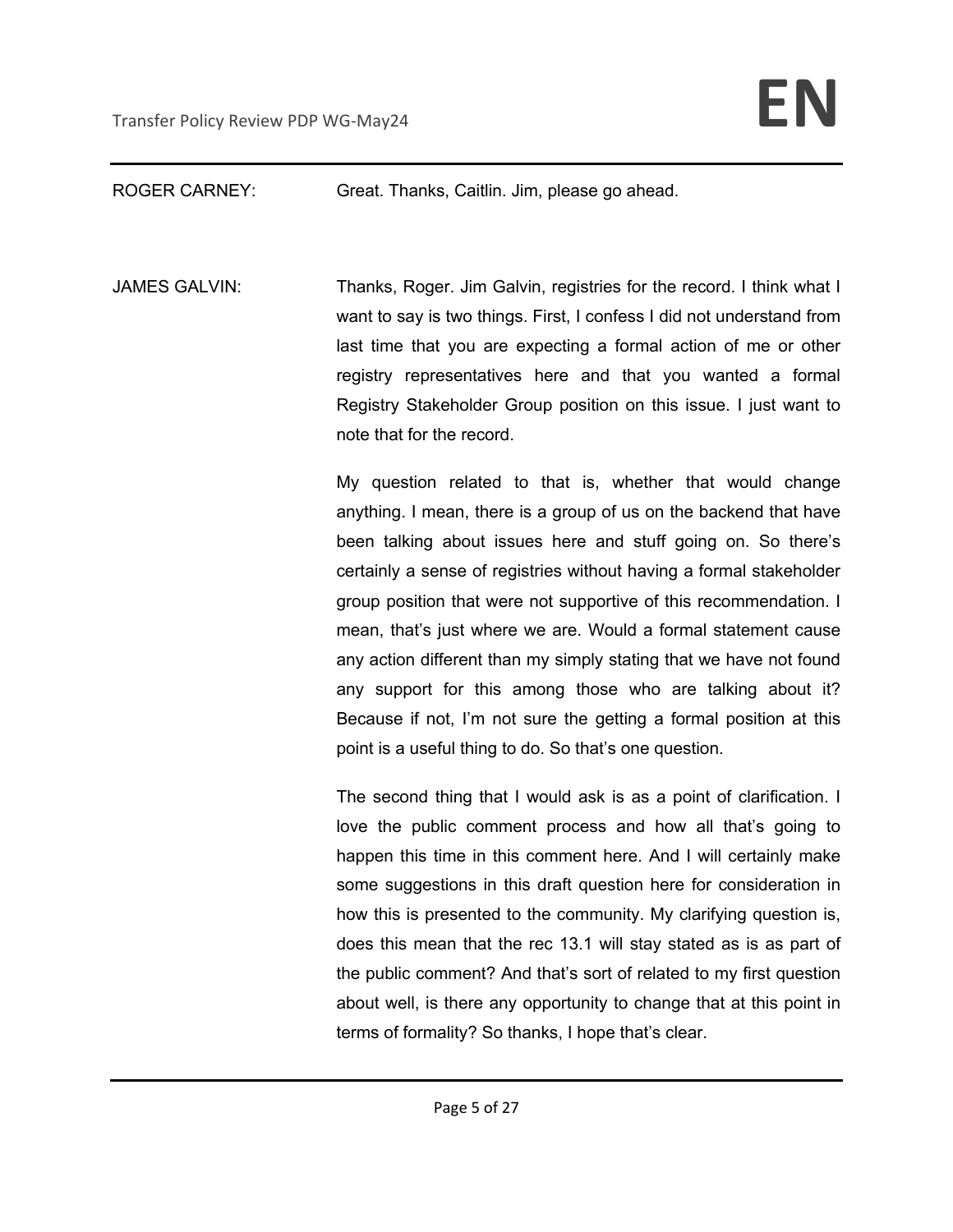ROGER CARNEY: Great. Thanks, Jim. No, it was very clear. And to be honest, I don't think there was an official call to action for anybody here. But again, I think that even in the last couple of calls, I hope that the understanding was that we wouldn't be changing anything this late. I think really the call for action was when we wrote this several months ago. But that being beside the point—to your first point, there was no call to action for you or any of the registries. I just didn't know if there was anything done. That was my point on that.

> And I think the intent here is to go to public comment with it as it's been written for most of the year so far. I think that's the intent. And to your point, would an official action today change that? I don't see how that changes that this late in the game. We go to public comment with this and I suspect the Registry Stakeholder Group to put a comment in on that. Hopefully, that's clear to you. Theo, please go ahead.

THEO GEURTS: Yeah, thanks. So I understand a little bit better registry operators are coming from and make sense. I mean, I understand they are hesitant because this is going to require a lot of work on their part, so I understand that. But at some point, I think we will follow the regular process but I do wonder what happens when the registries would say, we are not supportive of this. Where are we going to end up with this recommendation?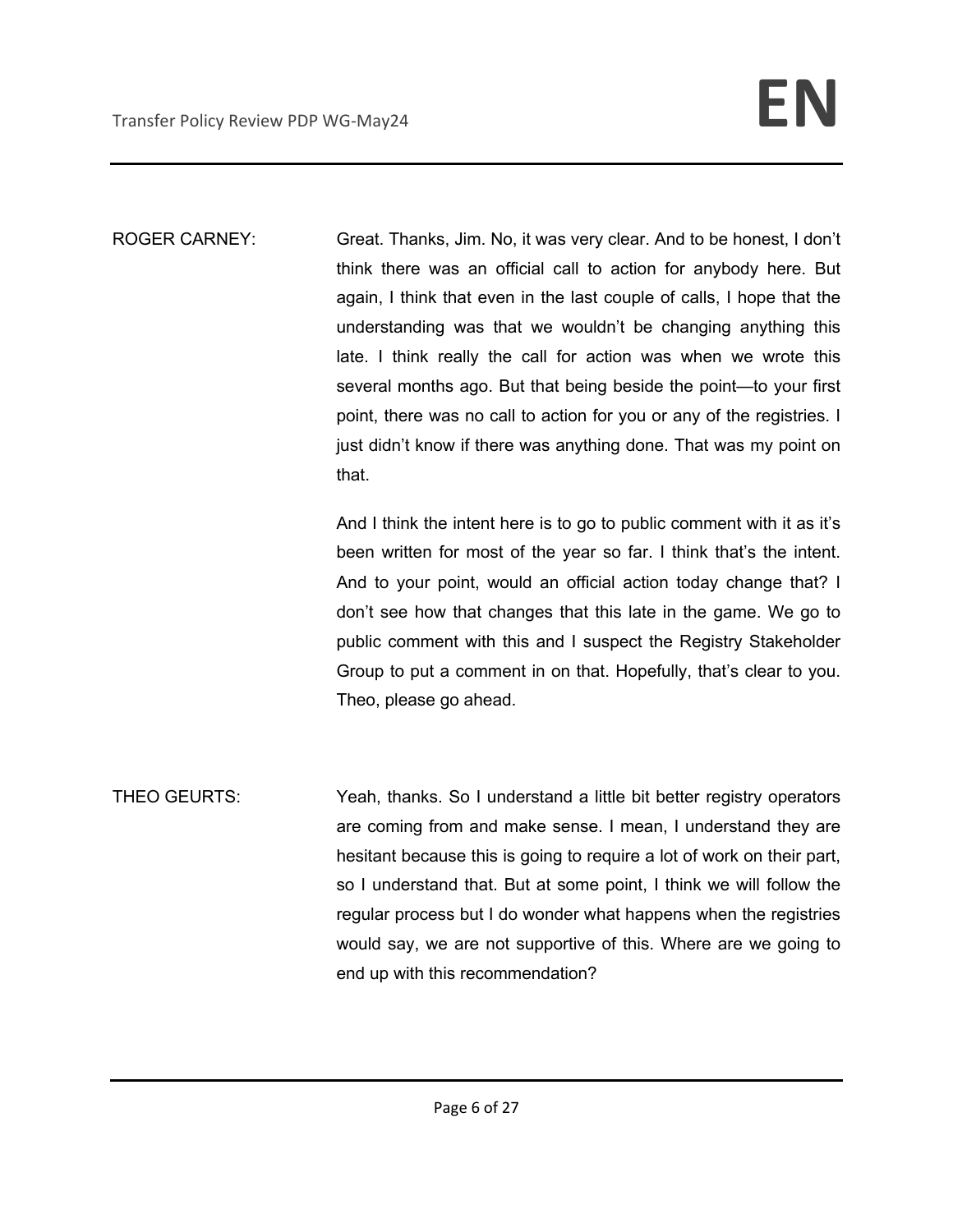I mean, I think as it is proposed now, to reach out to the community, get a better understanding. Who is best positioned to manage the TTL? I think that that's a good approach. Getting some more input on that. There's definitely some drawbacks when you put it on the registrars. It's going to be less secure. But on the other hand, this is going to be some work for everybody at some point.

And maybe we've been looking at this like, how can we make this more easy for everybody? And I suggested to the registrar, and I haven't proposed this yet on the list in this group yet, but what we are suggesting is that we put the TTL into the hash itself which is going to be readable by every party. So everybody knows this detail has been expired or not. So having it in the hash itself, the TTL is going to make things a lot easier and maybe it's going to show a little bit, maybe a lot, I don't know, of the upcoming work that needs to be done on several backends either that be on the registrar level or registry level, which is not determined yet.

So I will send that to the list later this week, so maybe that can ease some opinions also. I don't know but you will receive an email later this week from me. Thanks.

ROGER CARNEY: Great. Thanks, Theo. And I think that your suggestion on embedding the TTL into the TAC, I think that that was actually—I don't know if it got into the white paper, the TechOps white paper or not. I know that it was discussed pretty heavily by the TechOps group a couple of years ago when they were talking about revamping the auth info. We look forward to seeing that. And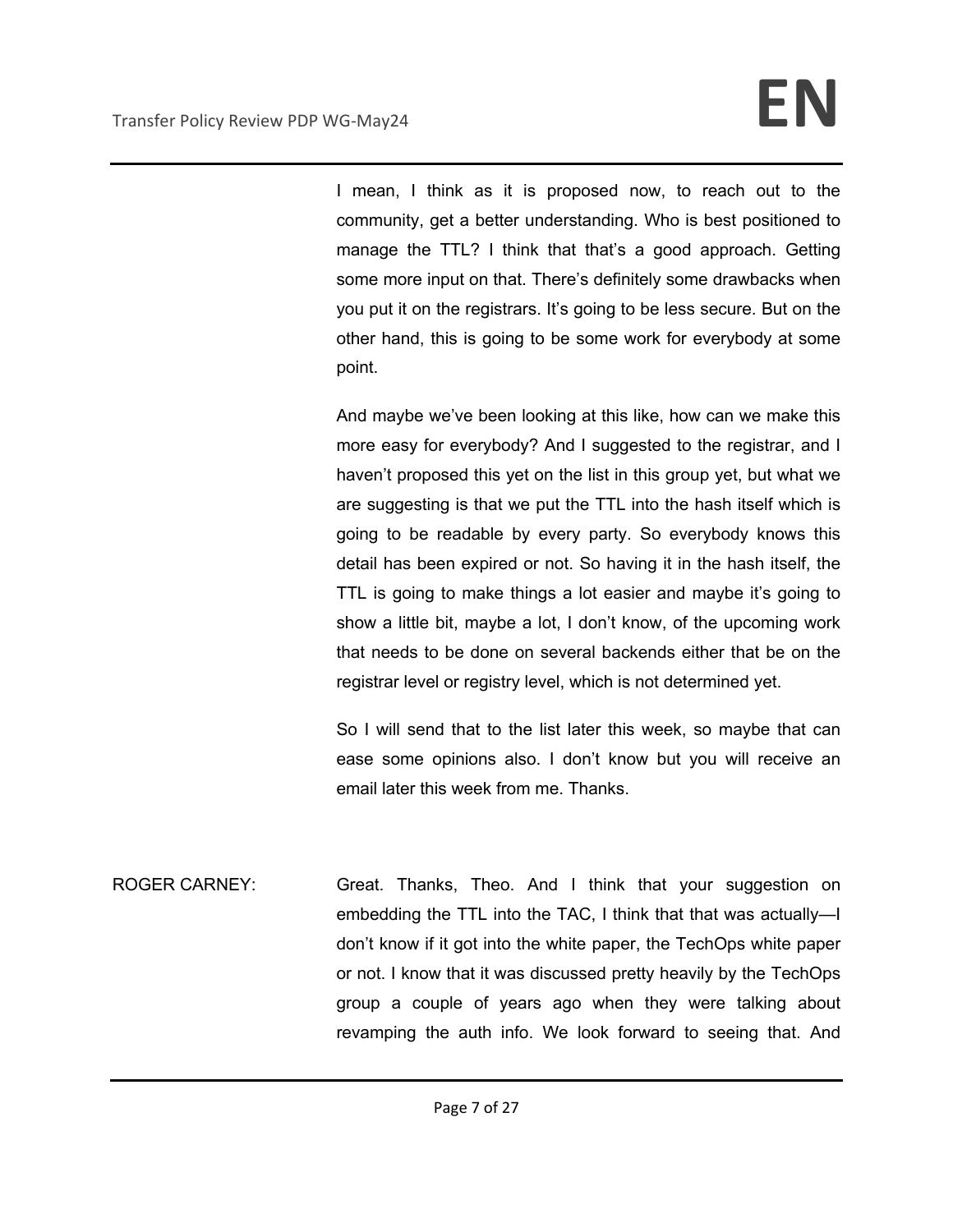again, obviously, that could be something that helps out the IRT as well as helping them direct what that TAC will end up looking like eventually.

I just want to maybe clarify something Theo said about the registry's reluctancy. I think Jim has stated not necessarily that it's the amount of work that it takes here but it's the impact of where the registries are getting involved in the transfer process. And they've always tried to step out of the transfer process because it's more of a registrar/registrant process. I don't want to say that Jim's saying that the extra work is the issue here. It's more of them getting into the middle of the process but just for clarity. Berry, please go ahead.

BERRY COBB: Thank you, Roger. Berry Cobb from staff. I think really the reason I raised my hand was just to build on what you had stated in your prior intervention, Roger, which is, yes, we're looking for broad feedback but we're also—and I believe Caitlin said this is, we're really looking for targeted, specific feedback from our respective stakeholder groups and constituencies.

> And so, I think to help complete Jim's original question is, of course, what is it that we're going to be doing after the public comment period closes? And it is required in a mandate of this group to review through all the comments in relation to how the public comment is presented and evaluate whether changes are going to be needed to the draft recommendation that was posted for public comment. So there will be plenty of opportunity to of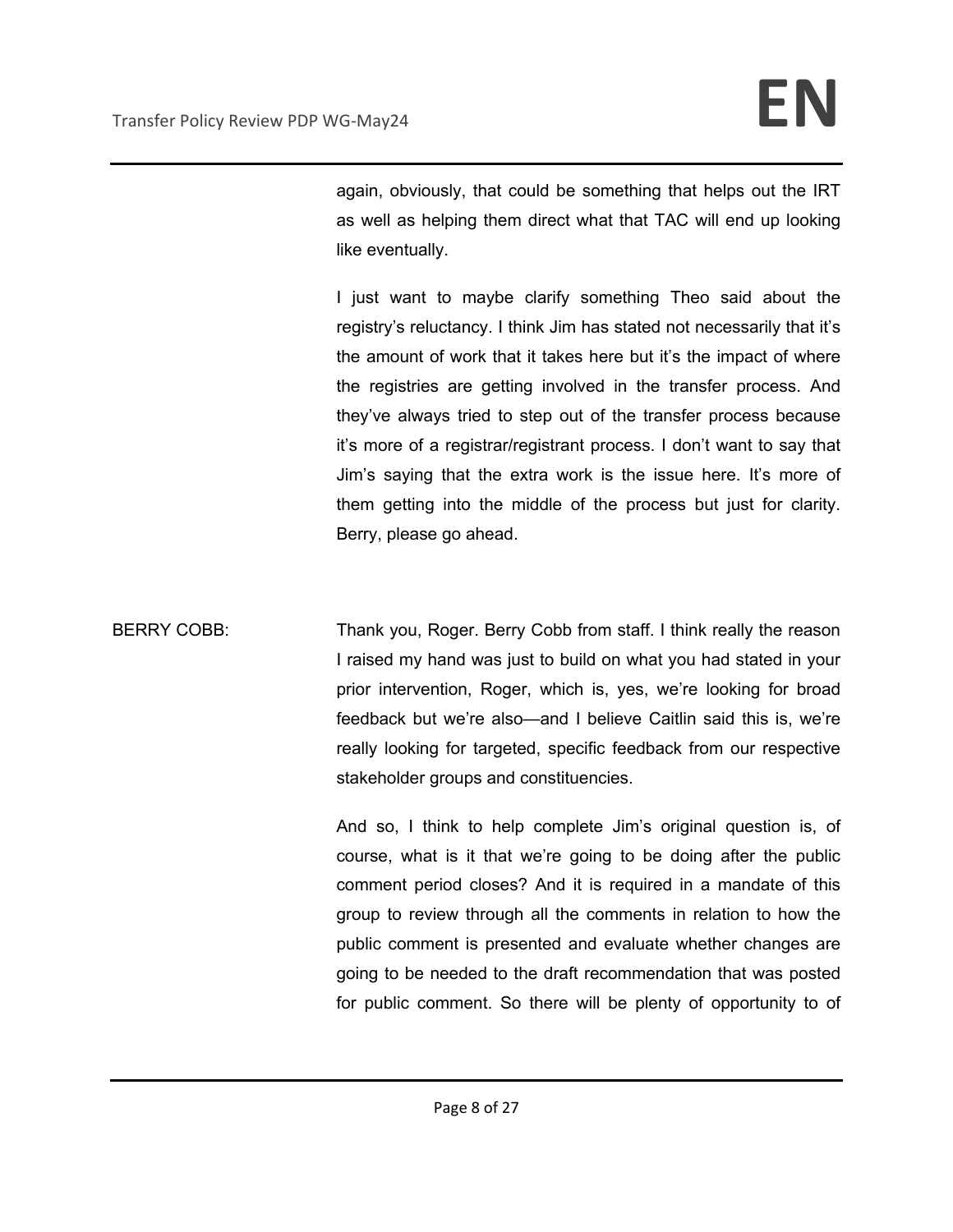course correct and refine the recommendations as we move towards a final report.

And I think what Theo's intervention just provided was exactly what we anticipate and hope to happen when we are reviewing those comments that there is new information that is provided first to better understand both sides in this specific case. What are the impacts to the registries? What are the impacts as you just refined for Jim's input about their involvement with the registered name holder or the consequences of that?

And I think Theo on the last call, you really made a case. Well, what does it mean for the registrar of record to manage this? We don't have complete pictures of what those impacts are. And so, I would fully expect that we would get that kind of detail from the public comment. But more importantly, Theo's intervention there was a possible way to bridge the gap to get us closer to consensus. And that's really what the next phase of the process will be when we are reviewing these comments and we can refine the final recommendations. Thanks.

ROGER CARNEY: Great. Thanks, Berry. Jim, please go ahead.

JAMES GALVIN: Thanks, Roger. Jim Galvin, Registry Stakeholder Group for the record. I want to make a statement, please. For the record, not for the purposes of drawing out this conversation here. I had believed that I was following the process all along here. Berry made the comment and I agree rightly so that we each have an obligation to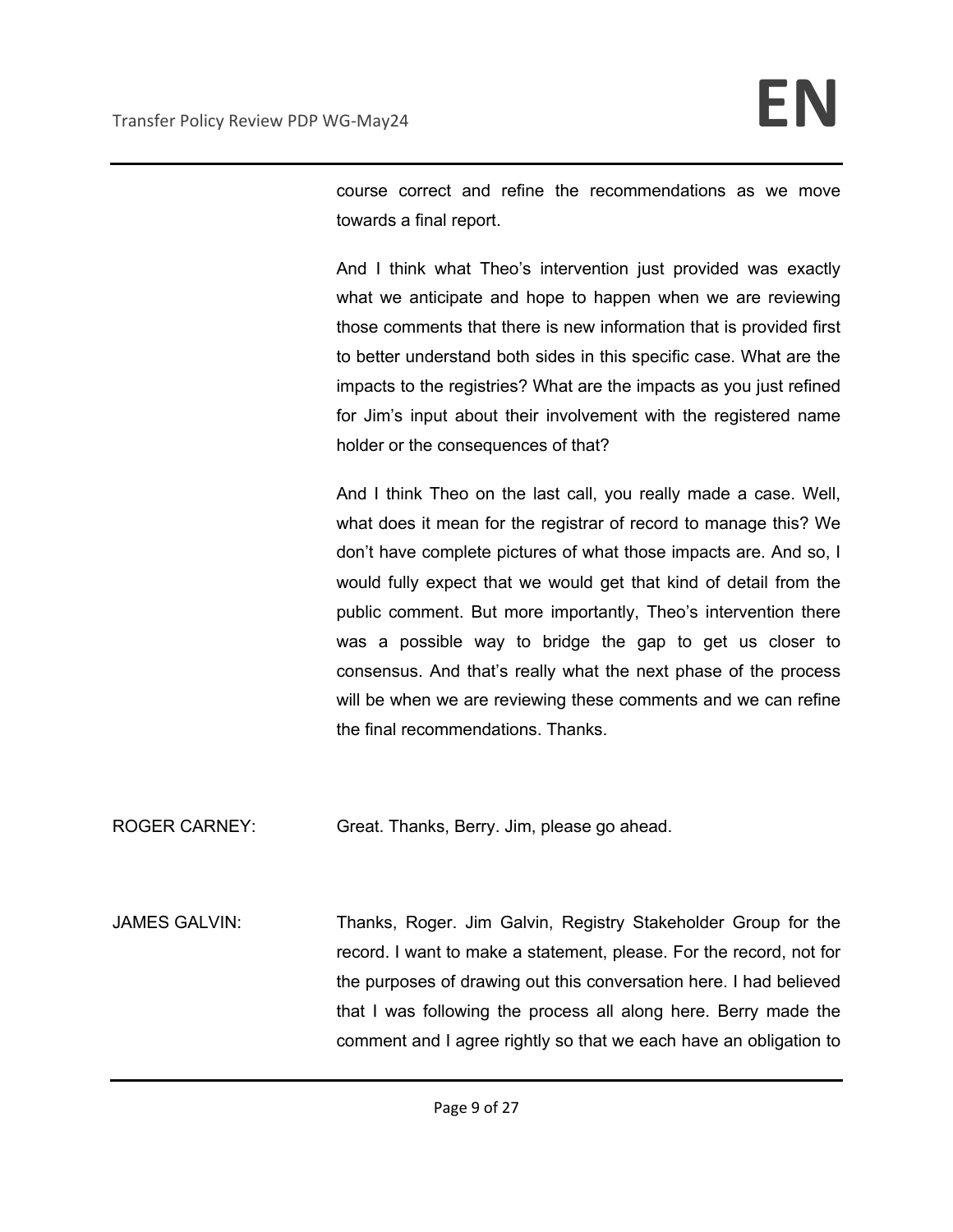keep up with the work and to make sure that we're keeping up with all text as it's created.

Frankly, I missed, I guess the point at which it was declared that this Recommendation 13.1 discussion was "closed" or done for that purpose. I have objected to this recommendation since day one, since the first time it was ever reported, so when we first brought this up. And I've never agreed to it on behalf of registries. We've always had this position.

And so, I confess that certainly I did miss a couple of meetings early on, I remember, after this topic was first raised. And so, there is perhaps an opportunity that I missed in order to declare to bring this back to the agenda. I guess, I was always letting the agenda continue to move forward. But I don't recall, and my other registry colleagues don't recall agreeing to a declaration that this item was closed. So for me, it was ordinary process to get to this initial draft and get to here and say, oh gee, we never finished this discussion. At least, from our point of view that's what it looked like.

And that's really what I wanted to state on the record. That we never realized that this was a closed discussion and that there was a step somewhere along the way where we should have made sure this stayed open. So we are where we are. We're not going to throw down a gauntlet here or anything like that. But I did feel like it was important for the record just to state that that's our feeling about this particular issue and we will now work the process going forward as you've directed as chair and as staff are helping to support. So thank you for that.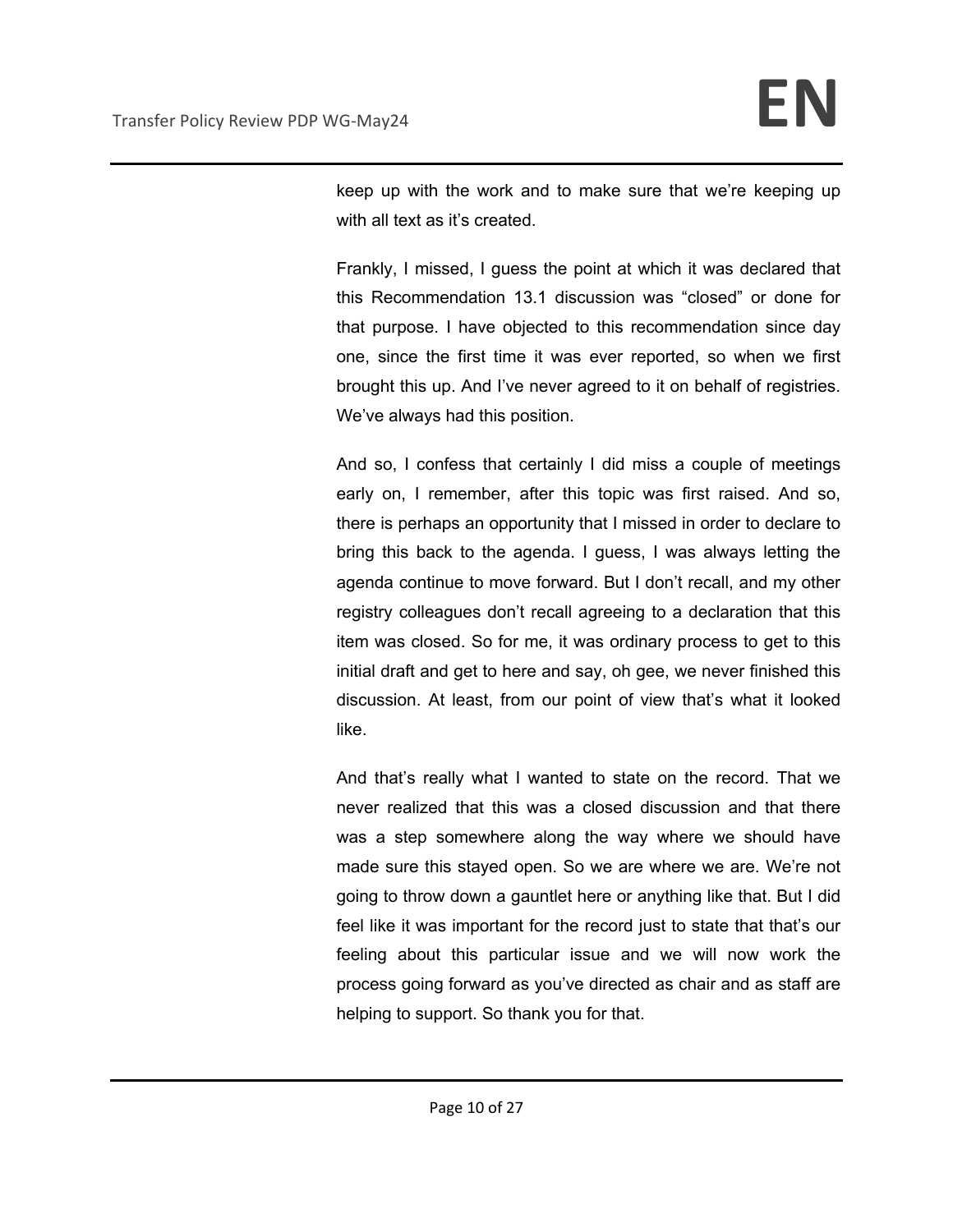ROGER CARNEY: Great. Thanks for that, Jim. And again, I think the fortunate part of this whole process is there's intentional multiple spaces or spots for addressing the issue. So I think that if we accidentally missed whatever it was, the fortunate thing for us is we always have a couple of checks here that we can circle back to and get that input. So thanks for that, Jim.

> Okay. Anything else on this? This was not really part of our agenda but it was part of my opening. If nothing else, we can move on from this. And again, I think as Jim, Theo, everybody mentioned here, take a look at that document. If you have any suggestions, to make sure that we get the right question asked and the right details in there for people to use to answer that question. Again, many of the stakeholder groups won't be quite as detailed about what happened here and why, so anything that we can do. But to Caitlin's point, we don't want to make it a long statement just so we do get people that will make comments instead of just glossing over it as too long to read. But please, add some details, comments into that document, so that we can get something there. Everybody satisfied going out to public comment.

> The other thing I was going to mention is just a quick reminder. Two things, I guess about ICANN 74 as next week is prep week. So just a reminder for people, I think that we have two sessions next week on transfer. One is just a policy one, the transferal we talked about. I think that's on Tuesday. Staff can correct me. And then, on Thursday, we'll introduce the initial report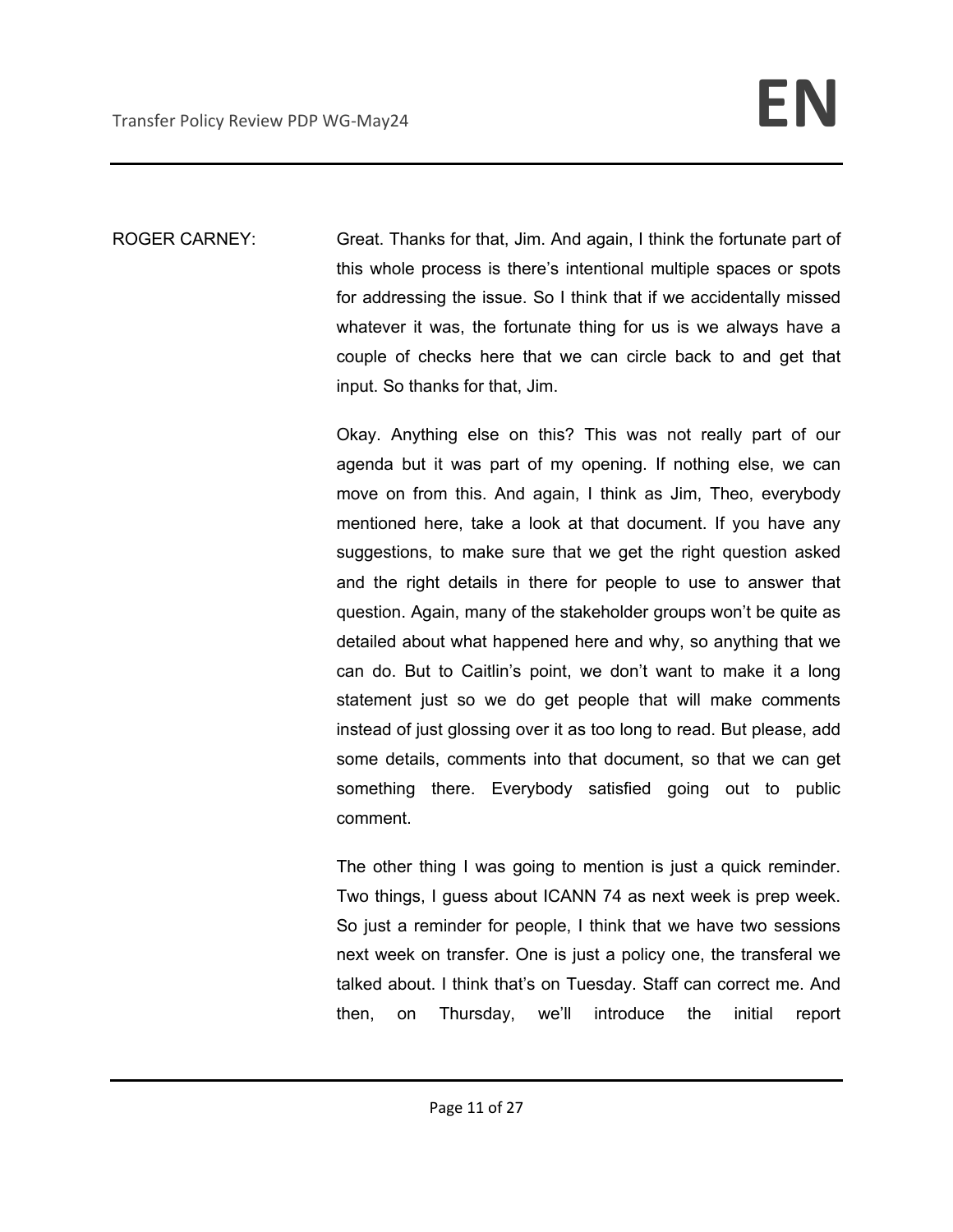recommendations in its own session, so we'll just go through each of the recommendations real quick for the public.

Thanks, Caitlin. Policy update on Tuesday. Yeah, okay. And I think the last thing I was going to bring up is—what we always try to do is, if there's any comments that any of the stakeholder groups want to bring forward, any discussions they've been having in the last week or so, that they want addressed here or at least commented here, I'll open the floor up to any of the stakeholder groups with any comments that they want to bring forward. Okay, great. And thanks, Caitlin for posting those for the prep week.

Okay. I think now we can jump in to our discussion, our agenda items. And there were two that Mike had flagged for us, Recommendation 19 and Recommendation 12. On Recommendation 19, this was all about—and I think we talked about it briefly or actually a little bit more than that last week. And so, Sarah had suggested a slight change in one of the denial reasons of 19. And before, Sarah suggested the material wording go into that. And I think last week, everybody was fairly comfortable but we weren't sure and I don't think Mike is on today either. So maybe we'll check in with him offline to see if that worked out or not.

But I think that the material does help and that it's something that a registrar just writes into their agreement on bullet 99 of their agreement. But it has to be a material piece of that. I think that that works out well and I didn't hear any oppositions to that last week, so I think that that's something we can take forward and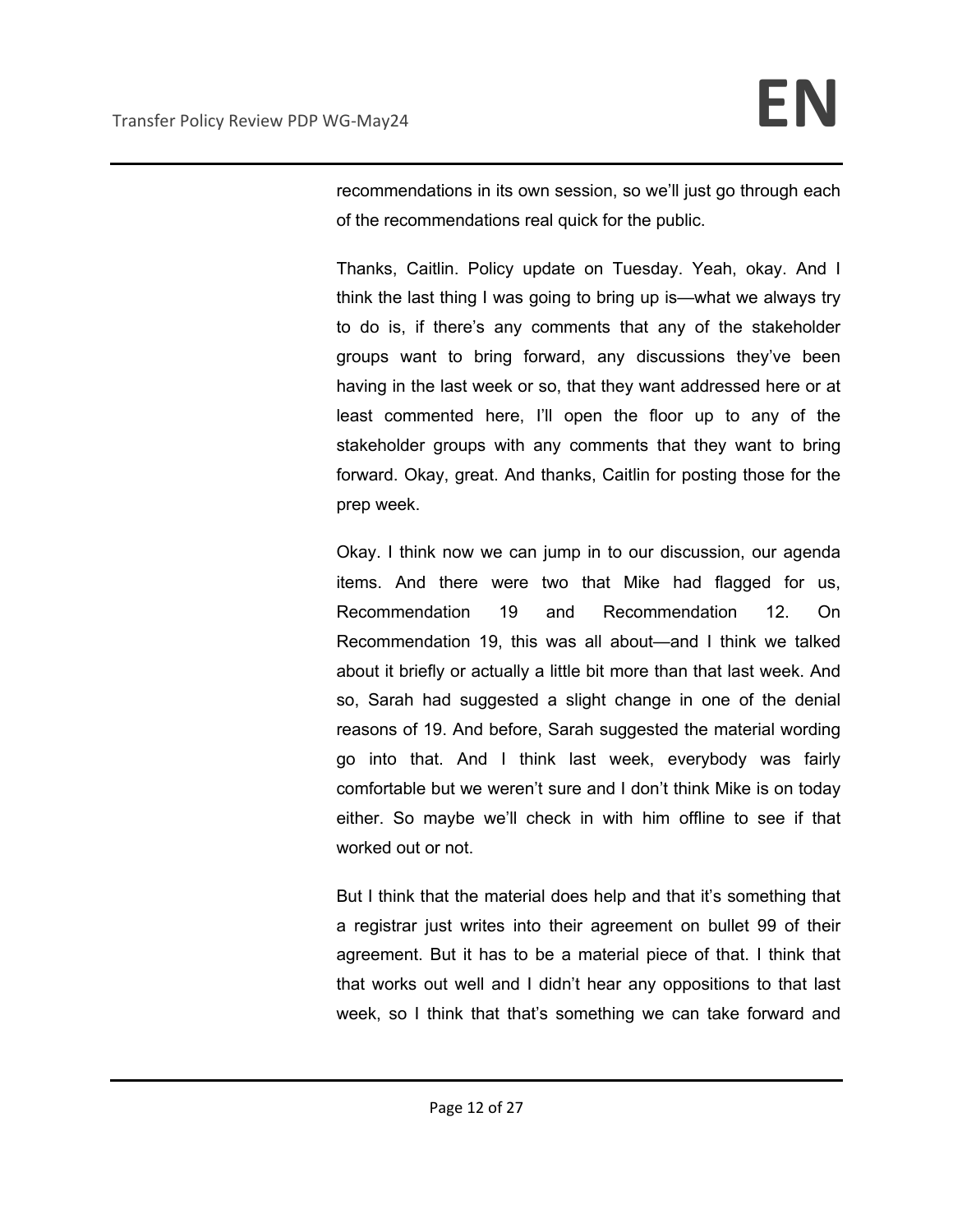we'll share that with Mike to make sure he sees that and he can provide comments on that.

Anyone else have any comments on that, on 19, I guess before we jump out of that. Again, I think everybody has seen the agreement last week but I want to give everybody a chance. Okay. Keiron, please go ahead.

KEIRON TOBIN: Thank you. Keiron here for the record. So are we looking at taking out violation of the registration agreement?

ROGER CARNEY: No, we're looking at keeping that but put material in front of it.

KEIRON TOBIN: Okay.

ROGER CARNEY: Material violation of the registration agreement.

KEIRON TOBIN: I'm not sure whether the individual registration agreements need to be brought into it because they would technically be covered under the registration agreement, the AA with ICANN. Evidence of fraud, I'm not sure of that. I'm not sure whether we need to stop bringing individual registration agreements into it. I mean, I don't know how the rest of the community feels. Thank you.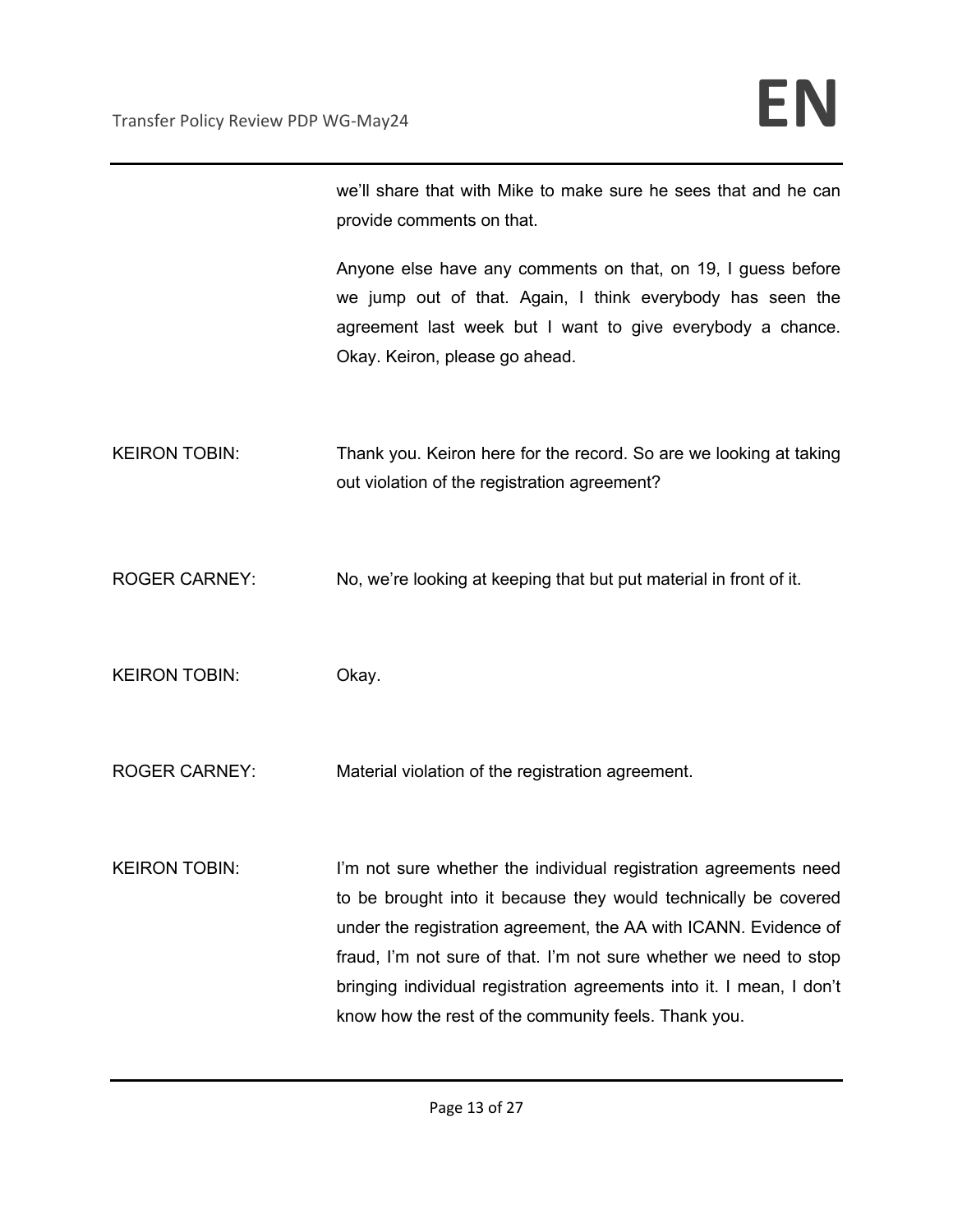ROGER CARNEY: Great. Thanks, Keiron. Caitlin, please go ahead.

CAITLIN TUBERGEN: Thanks, Roger. I was just going to provide a quick recap of why we're discussing this issue. And that was because Mike wrote and provided an email to the group with the concern that Keiron just mentioned. I believe the specific concern—I don't want to speak for Mike. It's recorded here, is that a nefarious actor or a nefarious registrar could fashion their registration agreement to have some sort of clause that's ridiculous that could basically allow them to deny any transfer. And Mike was uncomfortable with that language for that reason.

> And so, he had suggested the language material breach of any material term of the registration agreement as determined in the registrar as reasonable discretion. So there will be a materiality assessment. And in response to that, Sarah had added or proposed adding material violation of the registration agreement so that there would still be some sort of materiality assessment rather than just again, nefarious registrar abusing this clause or seeking reason to deny all inter-registrar transfers.

> So that was the language we added and as Roger said, we put that out last week in hopes that Mike would comment on that and/or if there was still an issue, speak to it at this call. I don't know if there's anyone else from the IPC who is ready to speak to this issue. But otherwise, if not, support staff as Roger noted can follow up with Mike individually and say, this is the proposal. And if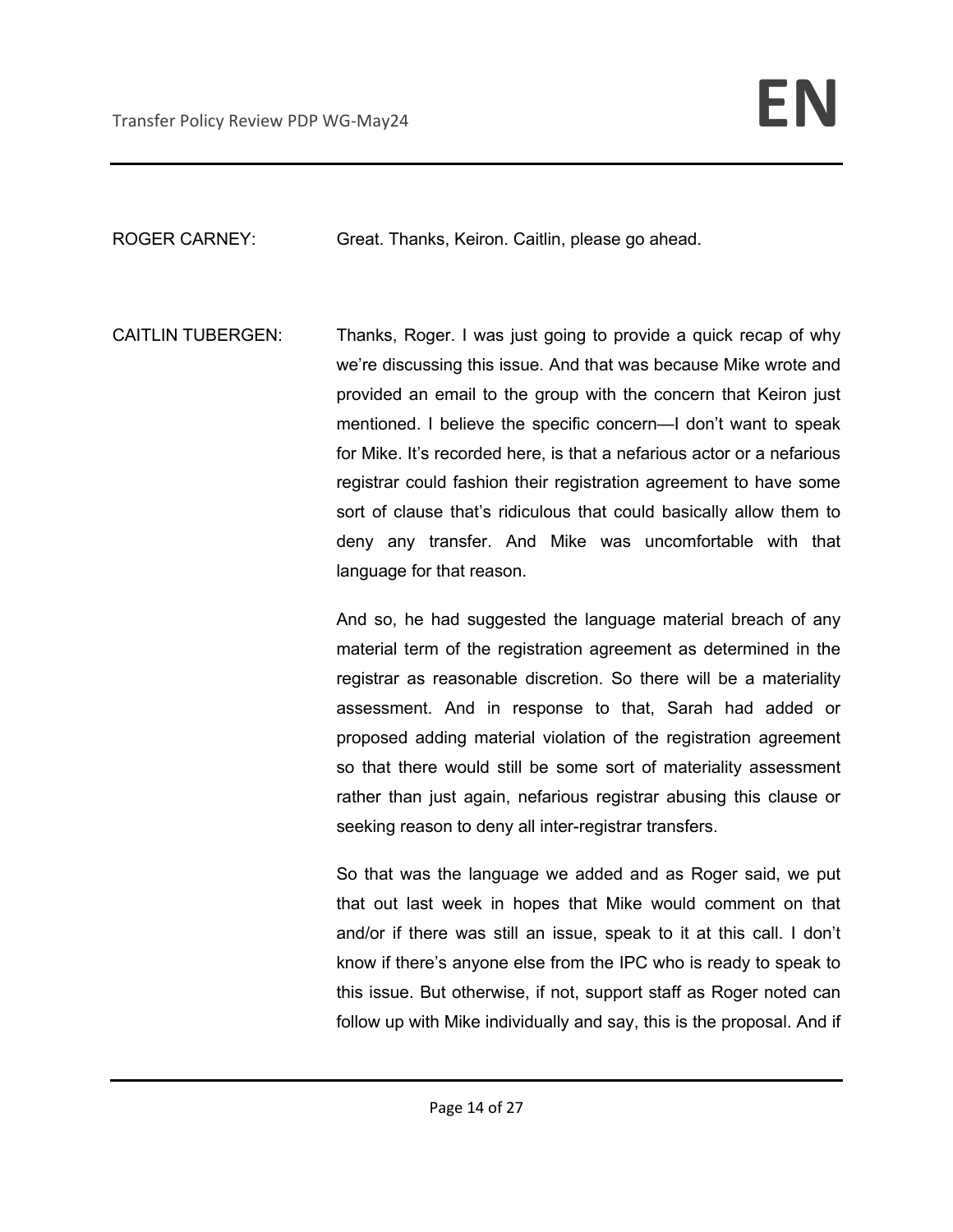this doesn't work, then you need to provide additional information to the working group to have this changed. Thanks. Back over to Roger.

- ROGER CARNEY: Great. Thanks, Caitlin. And I was just going to say that this is the work that came out of the small team. And as fortunate as I am Owen stuck his hand out, so I'll call on Owen as he was part of that small team. Owen, please go ahead.
- OWEN SMIGELSKI: Thanks, Roger. I guess, I volunteer as tribute for this. This is Owen Smigelski for the transcript. So Keiron, I understand your concerns and I took a very hard line adding this here only because of stuff that I experienced while I was working at ICANN. Contractual compliance with regards to some registration agreement concerns in there because I encountered a registration agreement that was extraordinarily draconian and basically the customer accepting the agreement would have put them in violation of that.

And so, I wanted to avoid something like that. But the rationale behind broadening the reasons for this denial is because evidence of fraud—fraud has a very specific definition. It means deceit of some type or trying to scam somebody or an illegal activity in there. It could be considered a very narrow definition. There are certain scenarios that might come up where a registrar might want to block the transfer for violation of terms of service.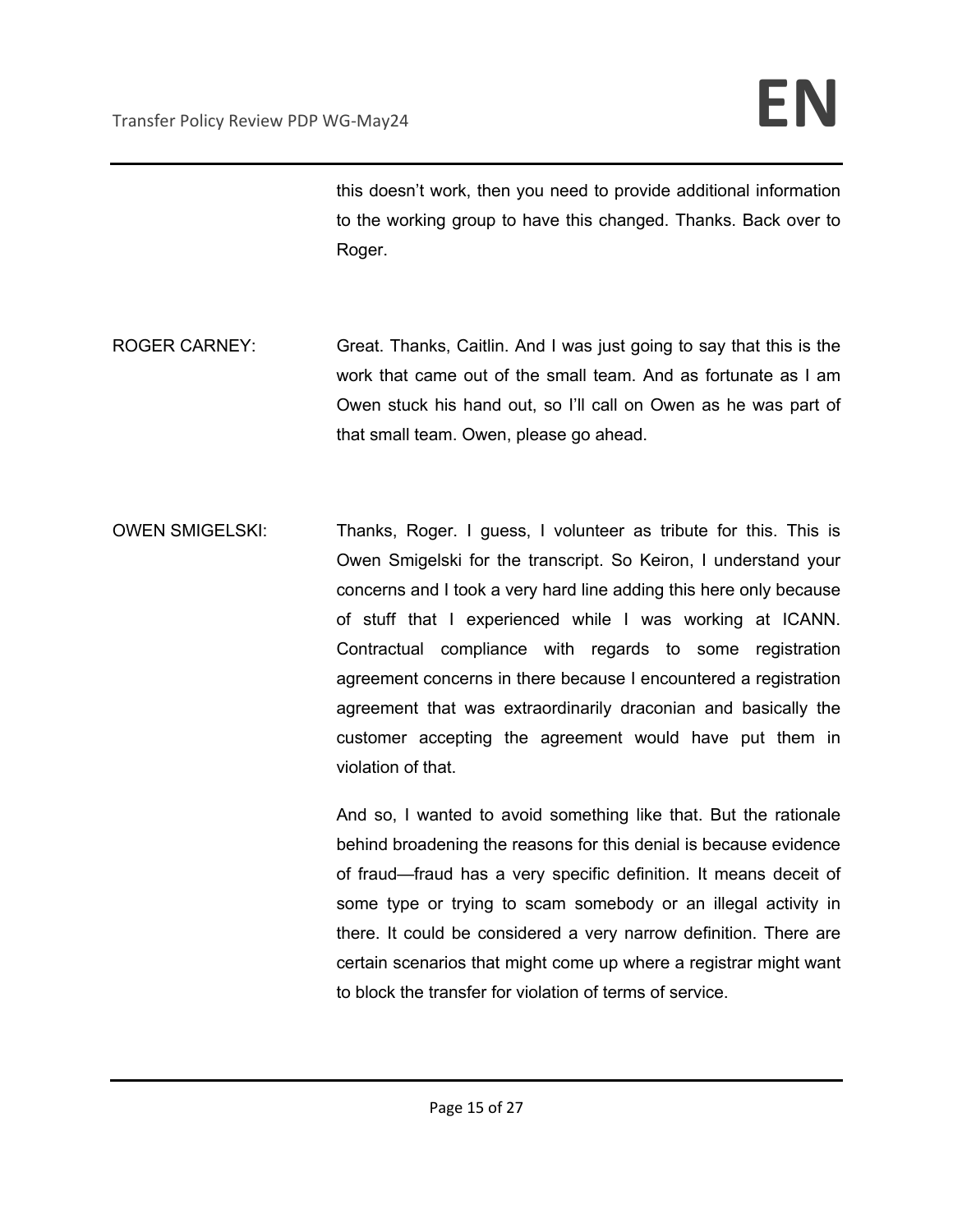So for example, Namecheap doesn't want our services being used for hate speech but somehow somebody registers a domain name that's hosting a Nazi website or a Holocaust denying website. Technically, that's not fraud and we wouldn't be able to block such a transfer. But if we wanted to, under our terms of service, which says, you can't post hate speech, we decided we want to block that transfer, we'd be able to do that as a material violation of our agreement as opposed to being forced to let somebody put something out there that us as a company does not want to escape further into the wild. Thanks.

ROGER CARNEY: Great. Thanks, Owen. Volker, please go ahead.

- VOLKER GREIMANN: Yes, thank you. I agree in principle but I think the language is a bit too broad because simply put, a registrar can make anything a material violation of the registration agreement. We certainly have non-payment of fees in there. We have provision of incorrect registration data in there. We have all kinds of things that we consider a material violation of our registration agreement. And we might not want to have all of them be a reason for blocking a transfer. So I think we need to be a bit more specific. It's hard [inaudible].
- ROGER CARNEY: Thanks, Volker. And again, this is a may deny, so it's up to the registrar of record to deny on those items.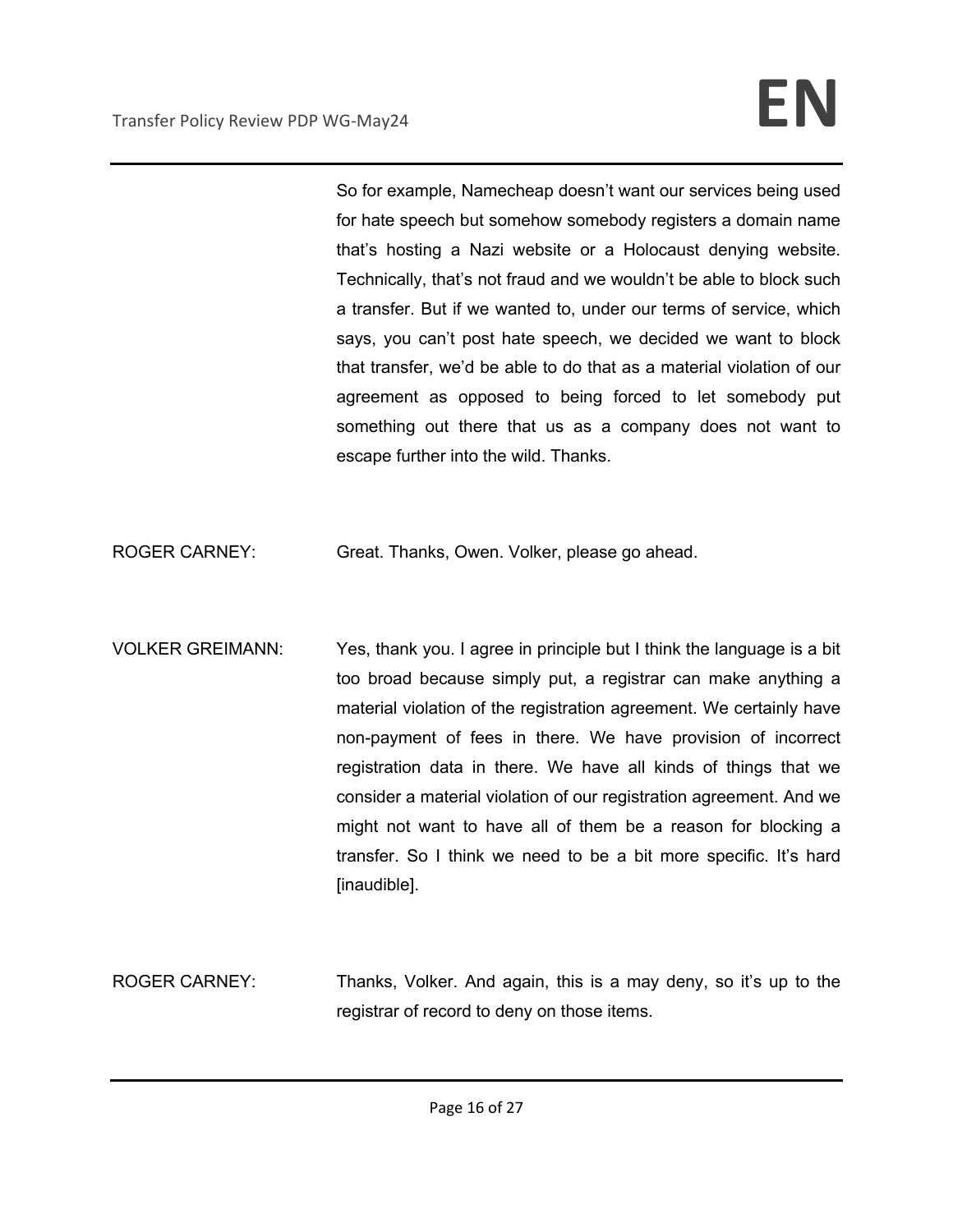VOLKER GREIMANN: If I can make [inaudible]. Yes, I understand that.

ROGER CARNEY: Go ahead, Volker.

VOLKER GREIMANN: I understand that but if registrar were to put in that you have to pay for the renewal fee one month in advance because of whatever the business model of the registrar is and non-payment in time is a material violation of the registration agreement, and that allows them then to block a transfer out where every other registrar would still allow it and where ICANN policy would usually allow it, then that might be something that we would not want because that could trigger some form of abuse of the renewals for denying transfers. So I think we want to be a bit more specific here.

ROGER CARNEY: Thanks, Volker. Owen, please go ahead.

OWEN SMIGELSKI: Thanks, Roger. This is Owen for the transcript. And Volker, I agree that that's a concern and that's why I want to put those guardrails in there and implementation note, which would be in a report and then, carried forward into an eventual policy to give some more guidelines on that. Happy to consider other wording to put that in there. I was just trying to give some flexibility to the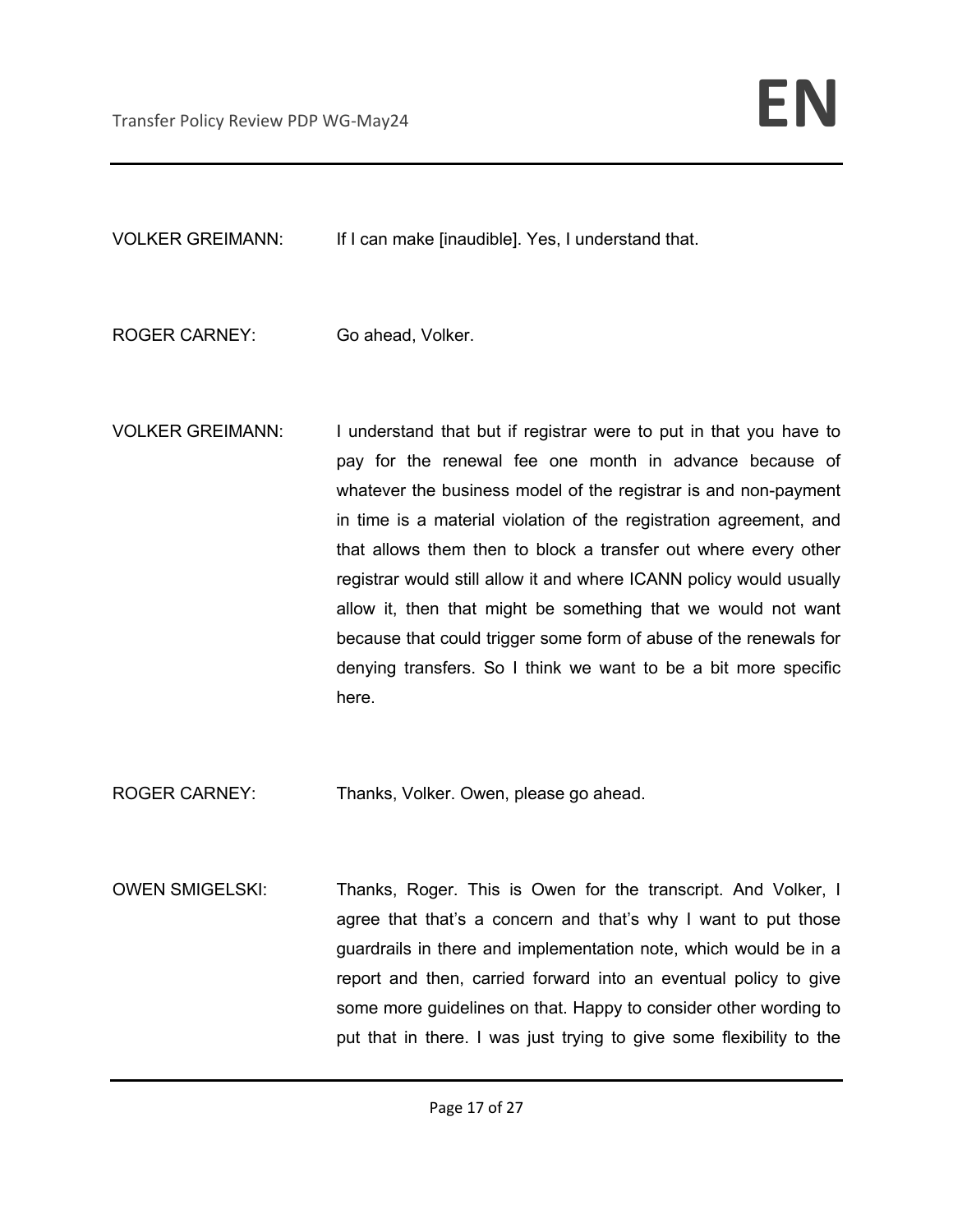registrars who might want to block for whatever reason. But also, at the same, making [inaudible] you didn't cross a T properly, so we're going to deny the transfer.

As with regards to the renewal fee, I think that's covered elsewhere in the transfer policy where it says you may not block a transfer for payment of future registrations fees. And so, if a registrar would have blocked it and say oh this is a material breach, it would still be in conflict with some other part of the transfer policy which I think at that point, ICANN could step in and say, no, you can't violate part of the policy by doing an optional part of a policy here.

So yeah, I don't think that necessarily would be a concern. But I could see where there could be other problems where the registrar "considers material" versus where everybody else would not think that. So happy to consider other things maybe offline there so as not to take up more time here. But yeah, I certainly want to make sure that we have some—we don't let something really nasty out into the wild. Thanks.

ROGER CARNEY: Great. Thanks, Owen. Keiron, please go ahead.

KEIRON TOBIN: Thank you. Yeah, just in regards to—I mean, ICANN compliance, are they going to be looking for specific language in the registration agreement because then that creates an entire different situation where we are physically going to need to get legal involved to review stuff as to the reason as to why it's been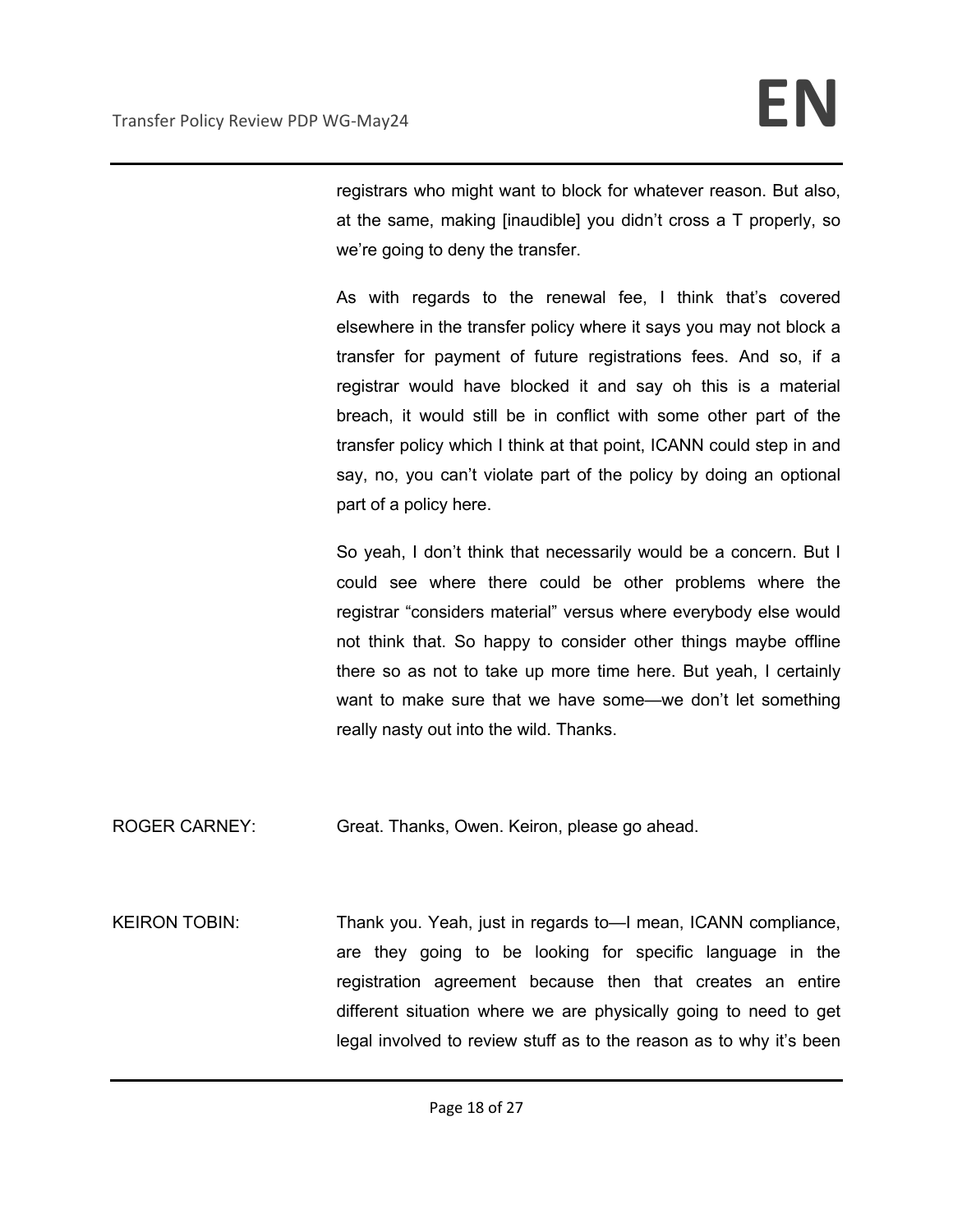done. I don't know, it just creates more headache, I think. Thank you.

- ROGER CARNEY: Thanks, Keiron. And I'll note also that Holida put in in the chat maybe something more specific and she suggested maybe something like violation of registrar's domain use or anti-abuse policies. Again Holida, she's making a suggestion in chat. So Holida, please go ahead.
- HOLIDA YANIK: Thanks, Roger. This is Holida Yanik for the transcript. Yes, as compliance when we will be investigating the cases, being more specific and having a clear language. Just saying that the circumstances would be helpful for us because material, if we put a material term in here, we might also need a clarification or definition what material means in this case. And maybe I put in here, a kind of violation of registrar's domain name use policy. Just hoping to provide an idea that could help us eliminate other issues like non-payment or other accounting or billing stuff. Thank you.
- ROGER CARNEY: Great. Thanks, Holida. So we have a couple of suggestions there. And Holida's suggestion I believe—Holida, you can correct if I'm wrong is, that language would replace the violation of registration agreement and basically those are the two optional things. Yes. Thanks, Caitlin. Thoughts, comments? Zak, please go ahead.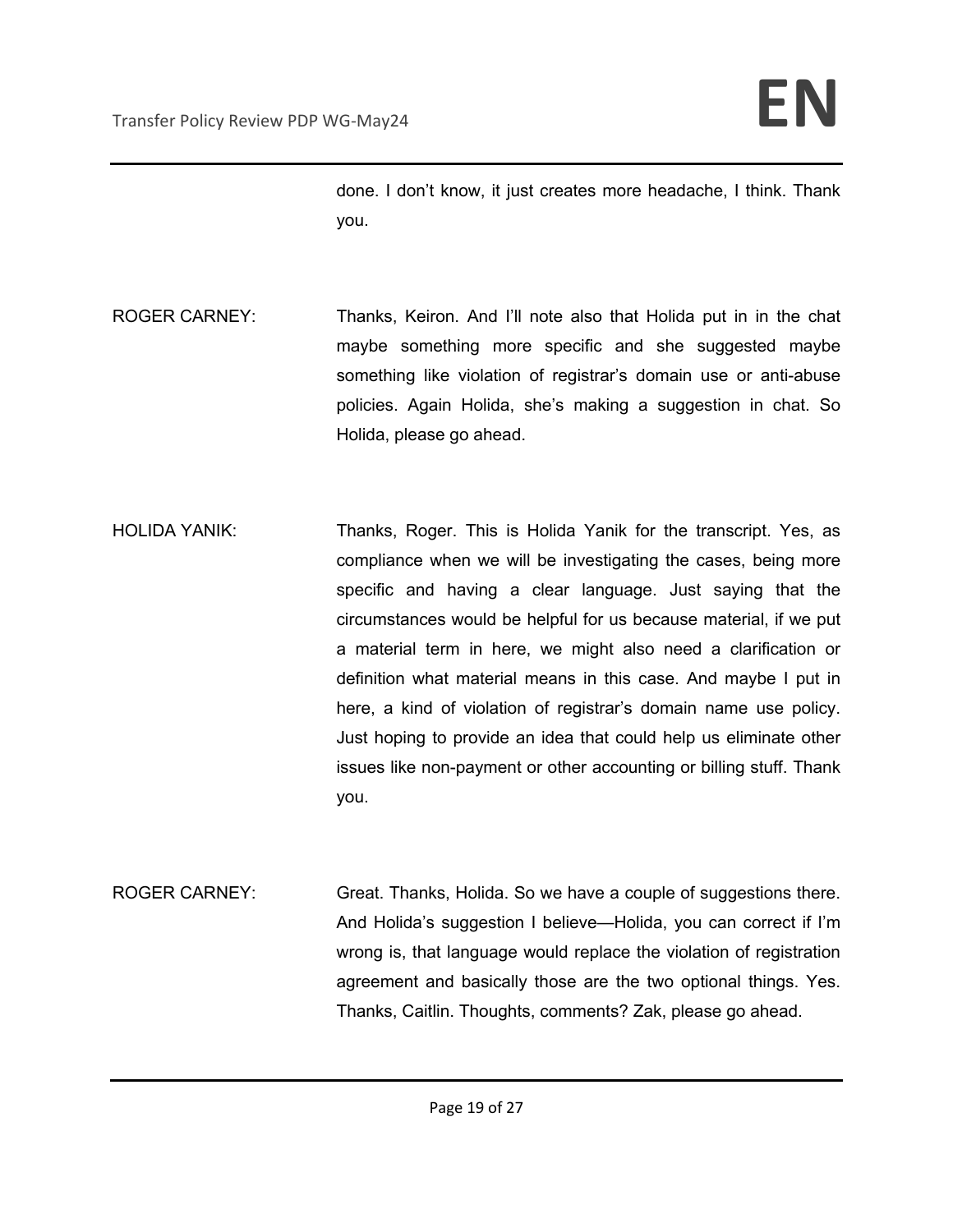ZAK MUSCOVITCH: Thanks, Roger. This is Zak Muscovitch. This isn't a hill that I would come close to dying on, but I'm just wondering, if there is a registrant that is violating a registrar's domain use or anti-abuse policies or Namecheap's anti-hate speech policies, that's one thing. But let's imagine a registrar that—because registrars can write in anything they bloody well want into a registration agreement. They can say that you're not allowed to use a domain name for anything about the color blue. And so, someone's using it for the color blue and maybe the registrar has the right to disable them from using the domain name at their registrar.

> But if that registrar wants to move it to another registrar, that doesn't have this policy, there's another willing registrar, what's the problem with the registrar of records saying, yeah, get the hell out of our registrar with that blue-related use of your domain name. If you could find someone else that doesn't have that policy and tolerates it, by all means, it's out of our hair. I think there's an important distinction between permitting a registrant to use a domain name not one that's registered in violation of one's policies, but getting them out of there is a different thing. Thanks.

ROGER CARNEY: Great. Thanks, Zak. Okay. Any other comments on this? I think we've got some good alternates here. And to Zak's point, it's one of those oddities where you may deny it but really, if they're breaking your agreements, a lot of times, you'd probably want them to go on to somewhere else or if it's bad enough you don't want to propagate it. So I think that's the sliver of the use case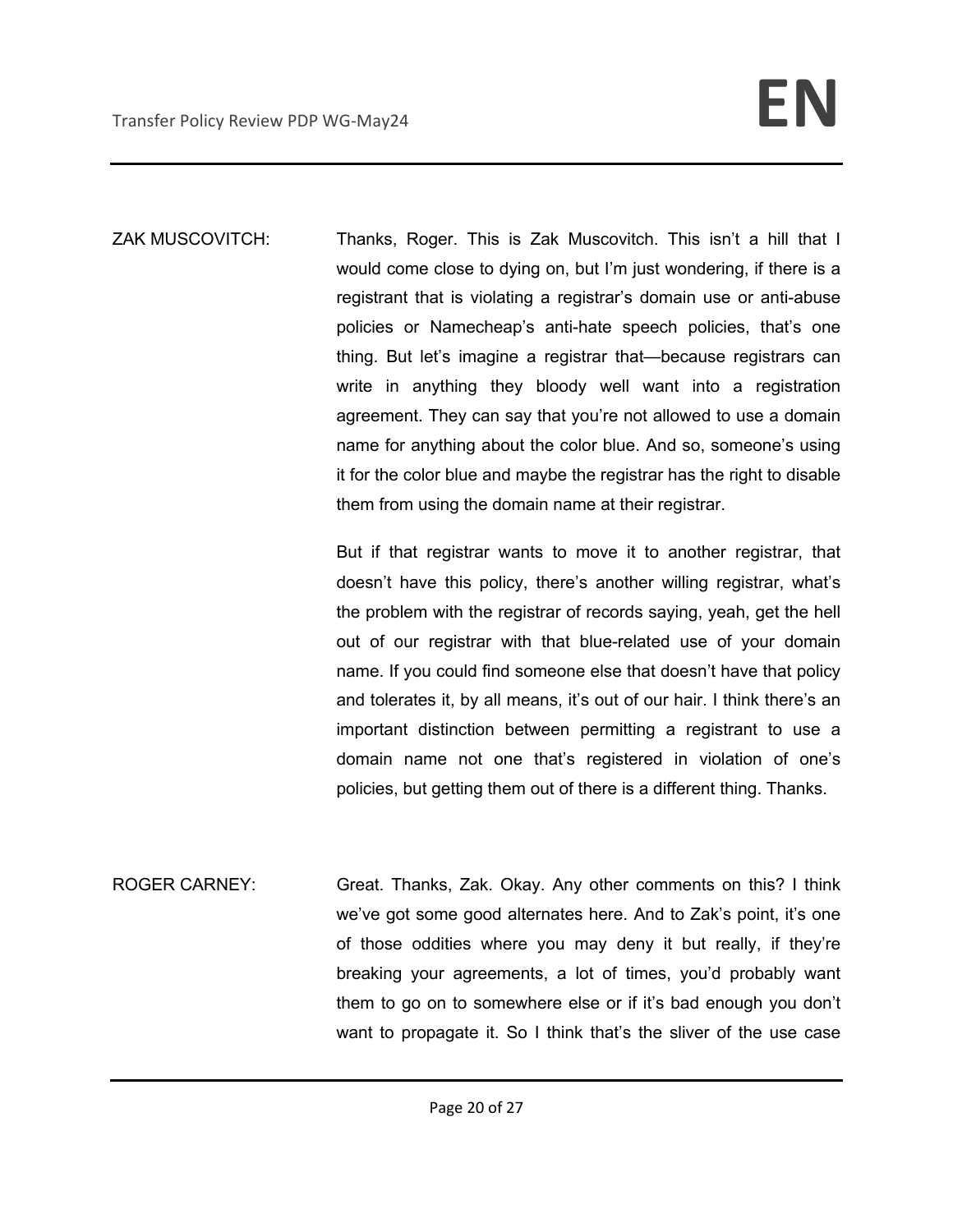there. Okay. Let's go ahead and leave this alternate language in here for now and let's jump into our next topic.

Okay. And this came from Mike as well. Rec 12 about the five days window for providing the TAC. I think 5-day, I think we've changed it to 120 hours or suggested that. And Zak's thinking that that is a little bit too long still and it's suggesting one to two calendar days as a maximum. And again, I think his last sentence there, there's probably a key here that the 5-day provisioning of the TAC window is the maximum.

Most of the time, a TAC is going to take five days. It will probably be fairly instantaneous as we've heard multiple times on our calls. Many transfers are just going to go fairly quickly. Within minutes, the TAC will probably be in the registrant's hands. But that 5-day window is what Mike is suggesting may be too long. I'll just note that in current policy, there's actually two 5-day windows, so it's actually 10-days today. There's a 5-day window where registrars have to unlock and provide the auth info.

And then, also they get 5 days once the transfer has been processed through the [inaudible] registrar to the registry. There's another 5-day window at the registry for the losing registrar to act or knack it. So today, technically, there's a 10-day window. So this suggestion in Rec 12 actually cuts that in half. I think everybody was fairly comfortable with that but I don't know that people are comfortable with less.

But Mike suggested that, so I think it's worth talking about if people are comfortable with a smaller time window. What are we gaining? What are we losing for that shorter or longer time period?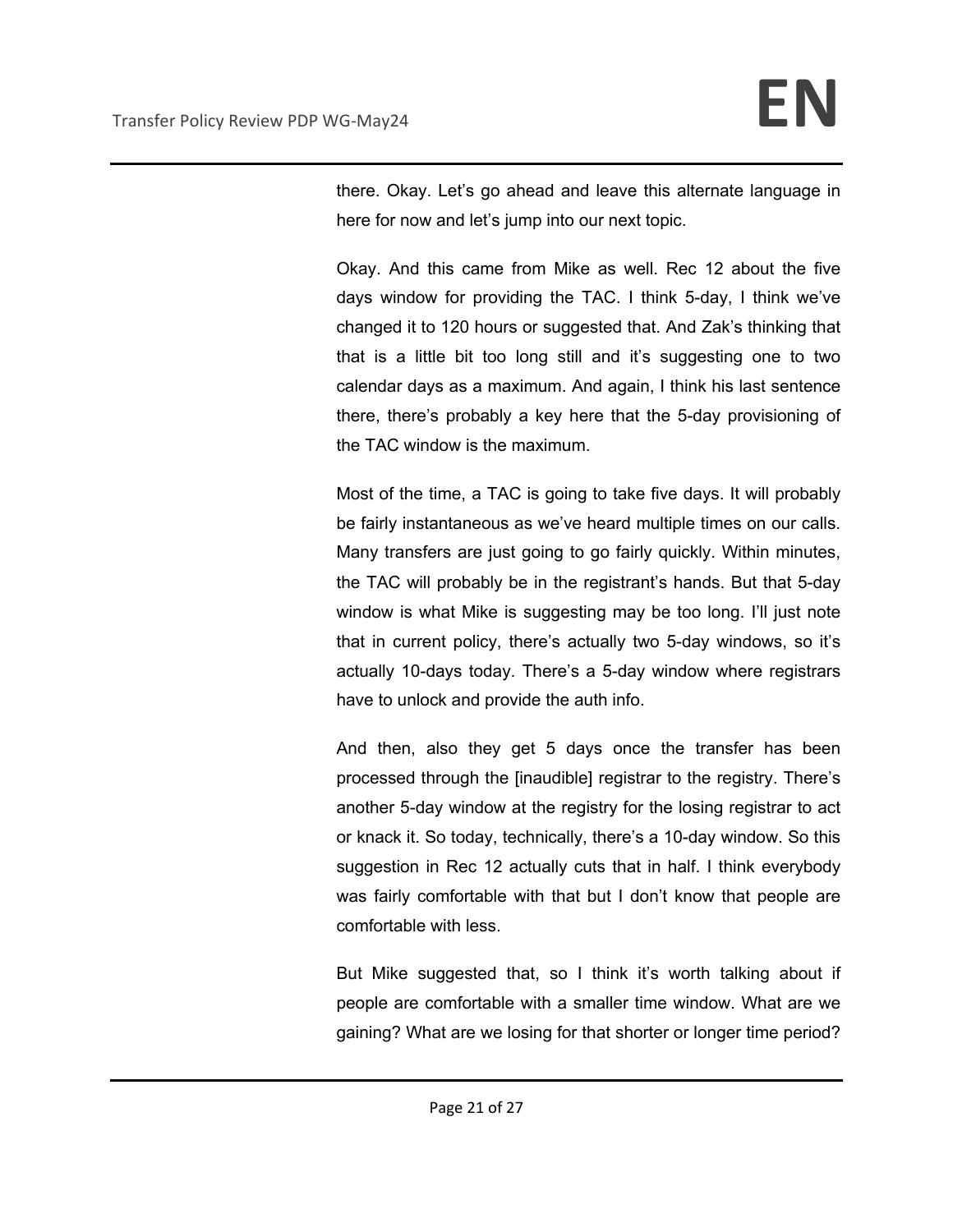I'll open it up for discussion. Those that want to stay with the text as is, the 5-day provisioning, TAC provisioning language or a suggestion of a smaller one. Berry, please go ahead.

BERRY COBB: Thank you, Roger. Berry Cobb. I think that this is where viewing the swimlane becomes helpful. And I'm not going to bring it up and we can redistribute the link to the recording when I went over it last time. But one of the advantages to that swimlane is it really does start to think about the things that need to be cured when that occurs.

> So there was one kind of critical component that we added to that swimlane was, the moment the registered name holder requests the TAC, there's an informal decision there that is meant to illustrate that there's a large majority of transfer initiations that have no issues that would prevent the transfer from occurring in a matter of minutes. Basically, once I get the TAC, I'm able to then go to the gaining registrar and initiate all of that.

> And so, when we think about transfers where there's no client locks, there's no UDRP locks, there's no server locks and it's just going to go through smoothly. Conversely, there is the issue when the transfer occurs or when the initiation request occurs that immediately flags start going up. It's locked for one reason or another or all of the possibilities that are being outlines in the deny transfer, the mays, must and must not.

> When you think about all of those items that need to be cured before the TAC is actually given to the registered name holder, is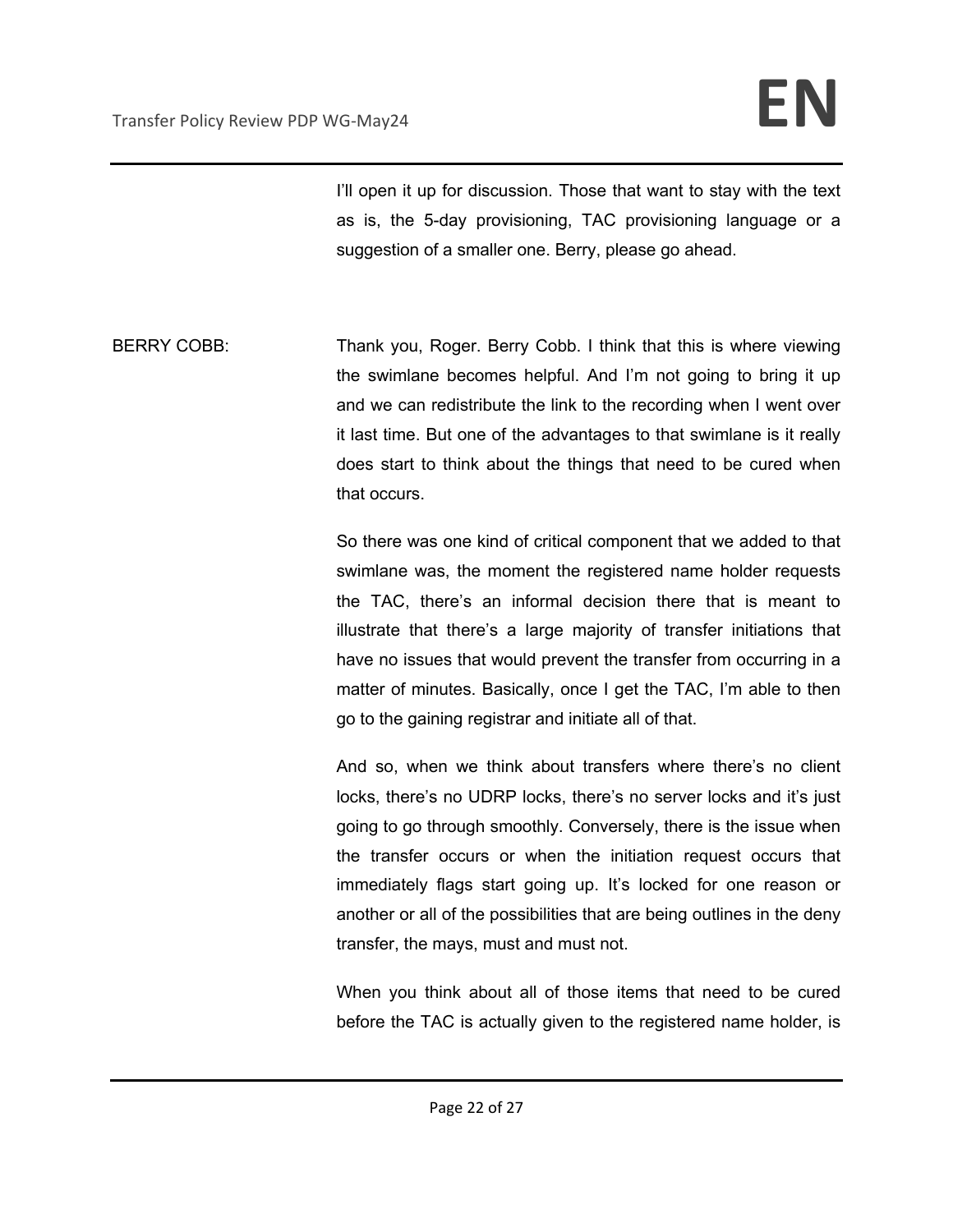to think about is these 120 hours or 5 days enough, the appropriate time to cure those things so that you can then display the TAC to them. And I think that that's really what the core we're getting down to. And I do appreciate Roger's intervention as—I don't think until he had mentioned it to us on our leadership call that technically, there is two 5-day windows and I don't think that that ever really entered my thought process until we mentioned it.

And then, now, comparing this to the change, the core change that sets all of this up is the TAC is not created until it is requested. Anyway, my point here is to think about those things, those items that need to be cured that still allow the registrar of records to resolve those cures before that TAC is presented at the maximum 120 hours. Thanks. Sorry for rambling.

ROGER CARNEY: No. Thanks, Berry. That's a good point because I think that's the key is—again, I thanked Theo several times when we went through these processes. Theo sees the majority of names can be transferred away fairly easily and quickly. And I think that that's true and I think that this up to the 120 hours, the key is the up to and I'll throw that out. Name drop for those that—you know Marc Anderson he always likes to make sure that people understand that the up to is a maximum not a goal. It's one of those where it should be done as quickly as possible. And in most of the times, it's going to happen fairly instantaneously.

> To Berry's point about that, I would say kind of nebulous group of things that can occur when a registrant requests the TAC for a 64 character domain and whatever may be fairly quick but a two-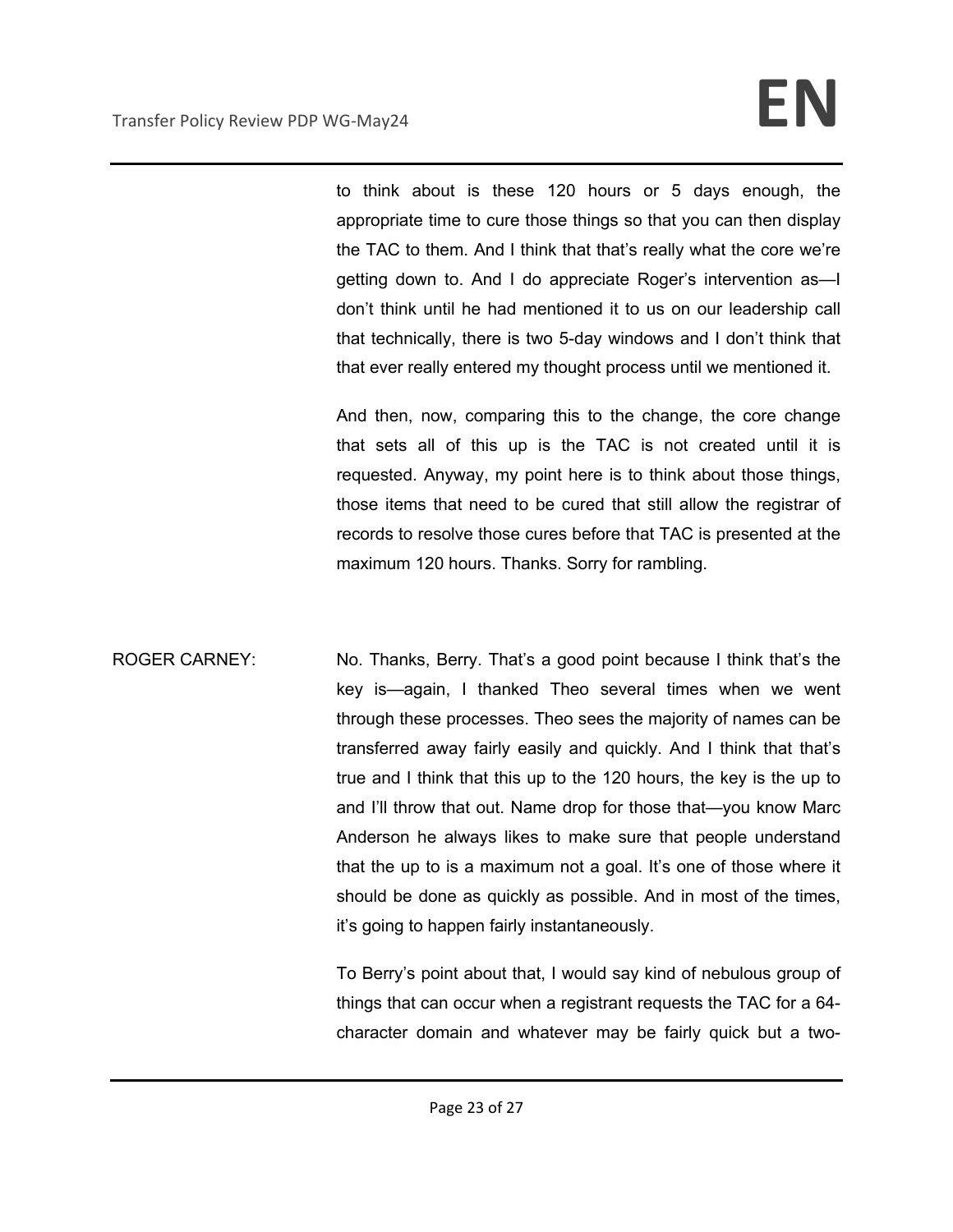letter, one-letter domain may have some more checks that people want to go through and before they allow that transfer to go through. So I think that that's kind of where you're trying to balance that. And again, we've cut it in half basically from current policy to what we're recommending. Taking it down further than that seems to be somewhat uncomfortable for people.

And again, I think there's a—like Berry mentioned, there's a fairly large chunk of what ifs and checks and balances that a registrar is probably going to run through in certain scenarios. Again, I think that the group seem to coalesce around the five days and that was good through the first couple of readings, and Mike is just suggesting possibly shorter. I'm not hearing—thanks, Theo. And I would say that's probably close and probably even 80 plus percent with it in 24 hours is probably the true value there.

Okay. So I'm not hearing any big support for changing the 120 hours? So again, we'll let Mike know that. He's not on the call. I think we'll go ahead and leave it as is and go to comment with this. If IPC wants to make that comment, that's great. And it's already been noted by Mike, so if that comes through, we can process it then. Okay. Any other comments on that before we close out of that? Okay, great.

So, I think we're down to any other business. I think that our next call is scheduled for next Tuesday but I'm wondering if we really are going to need that. I'll talk with staff later in the week about it. I don't know that we have anything else. Fortunately for us, our list has been getting smaller and smaller, so it's good in that we're getting closer to our final draft of our initial reports, so I think that's good.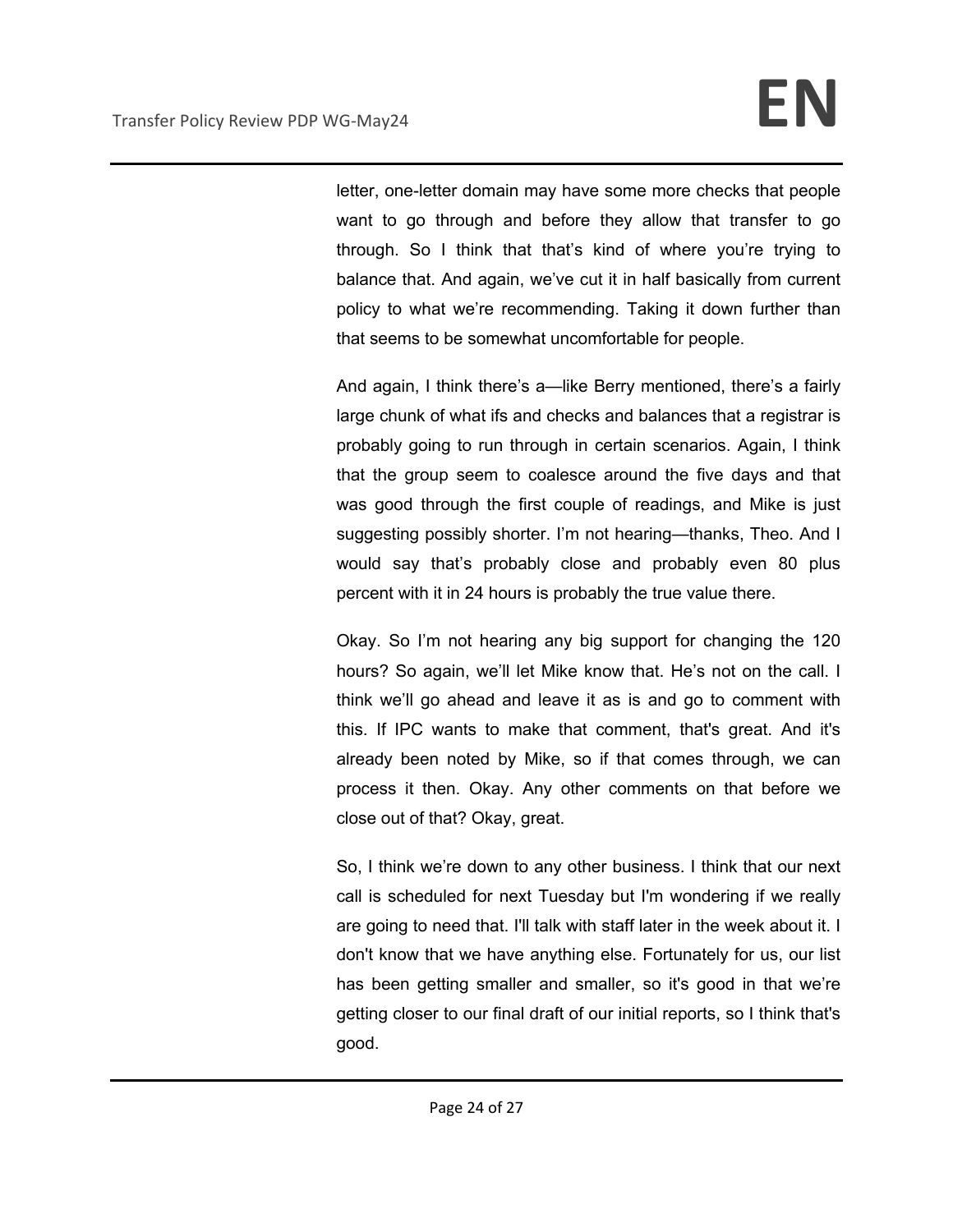So, I'll talk to staff later this week about it but I think that we probably can cancel next week's call unless something comes up or something on that order. But I think that will give everybody the time off for prep week if they're participating in prep week or not. We'll send out a note of cancellation or obviously, a schedule reminder for everyone if we are going to go through with it, so we'll do that.

Any concerns about not having a call or having a call next week I guess either way? Again, it kind of fits into the pre-ICANN week. Keiron, please go ahead.

KEIRON TOBIN: Thank you. I'm sorry, are we expecting the draft report just coming before Friday or are we looking at next week?

ROGER CARNEY: Good question. I don't know if we actually have a timeline on the next version of the report or if there will be a next version coming to the group. Caitlin?

CAITLIN TUBERGEN: Thanks, Roger. So when we distributed last week's notes and action items, there was an updated version of the initial report that included just a couple of changes that were agreed to during last week's call. And for those that were in attendance, those were some changes to Recommendation 9, I believe proposed by Jim Galvin. And the group had agreed to those changes. There were some specificities around RFCs and making the language around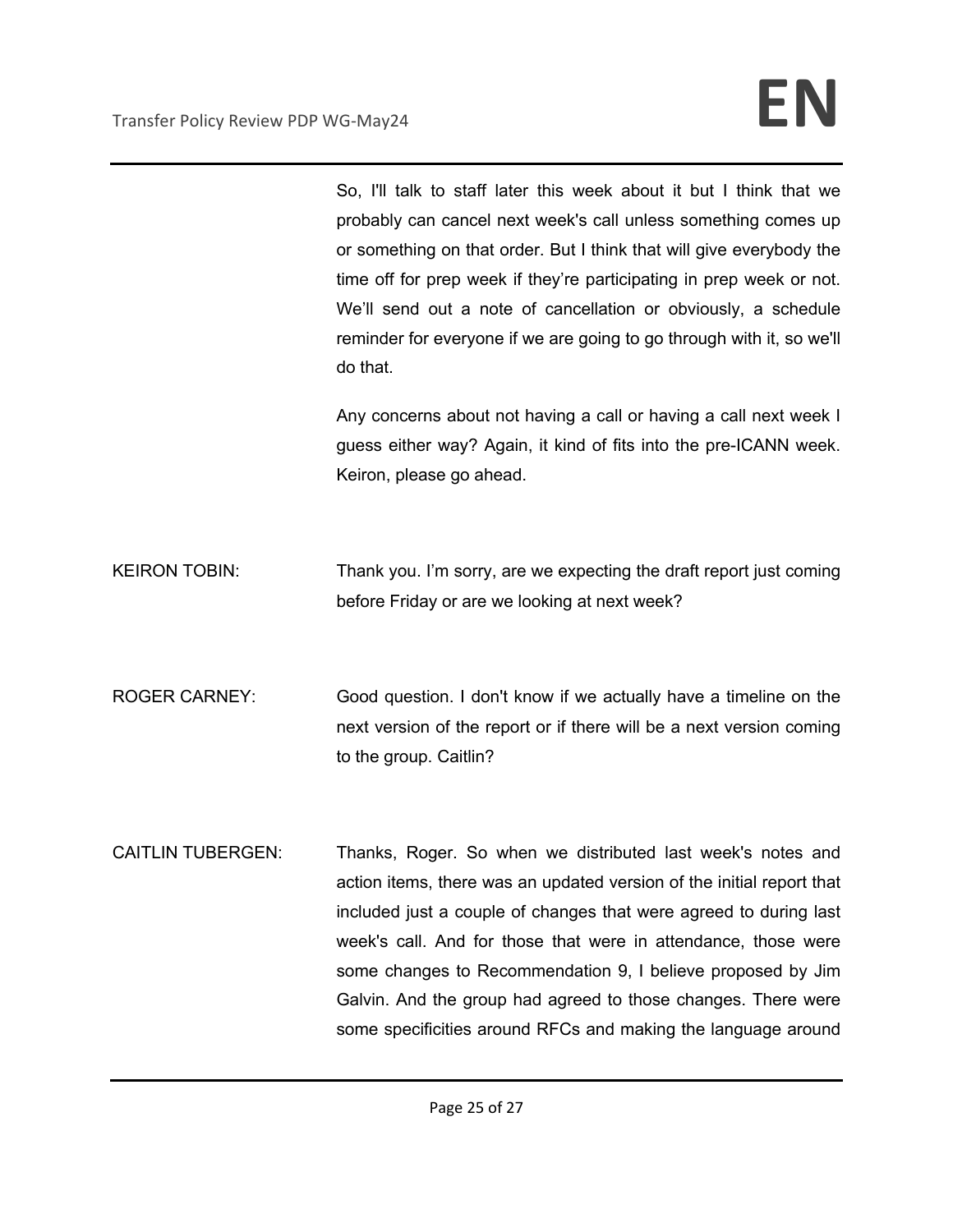security of the TAC a little bit more clear with a draft implementation note also proposed by Jim.

So those updates were included in the most recent version of the initial report We do have the draft language from Holida that is in reference to the [inaudible], evidence of fraud and/or material breach of a registration agreement or Holida's suggestion about a violation of the registrar's domain use policy. That hasn't been officially agreed to by the group but we can certainly make a red line there. And there will be an action item for the group to respond to that proposed language as well for Mike and/or other IPC reps that may still be bothered by the language in Recommendation 12 to come back with proposed language or additional reasoning as to why that language is unacceptable to see if the group is agreeable to that change.

Thus far, the group is not. So that was a long way of saying that I think what we'll do is distribute the same version of the report that went out last week with this week's notes and note the outstanding action items for the group to respond to on the list and for us to reach out to make individually about how his items were covered and the reactions that came out of that.

And in the event, there is traction or agreement to change the initial report, we'll update the language and distributed accordingly but I don't think there were any clear agreements on changes that came out of this call unless I'm mistaken and I'm happy for others to speak up if we may have missed something. Thank you.

ROGER CARNEY: Great. Thanks, Caitlin. Okay. Well again, I think we're pretty fortunate that our document is coalescing together very well and